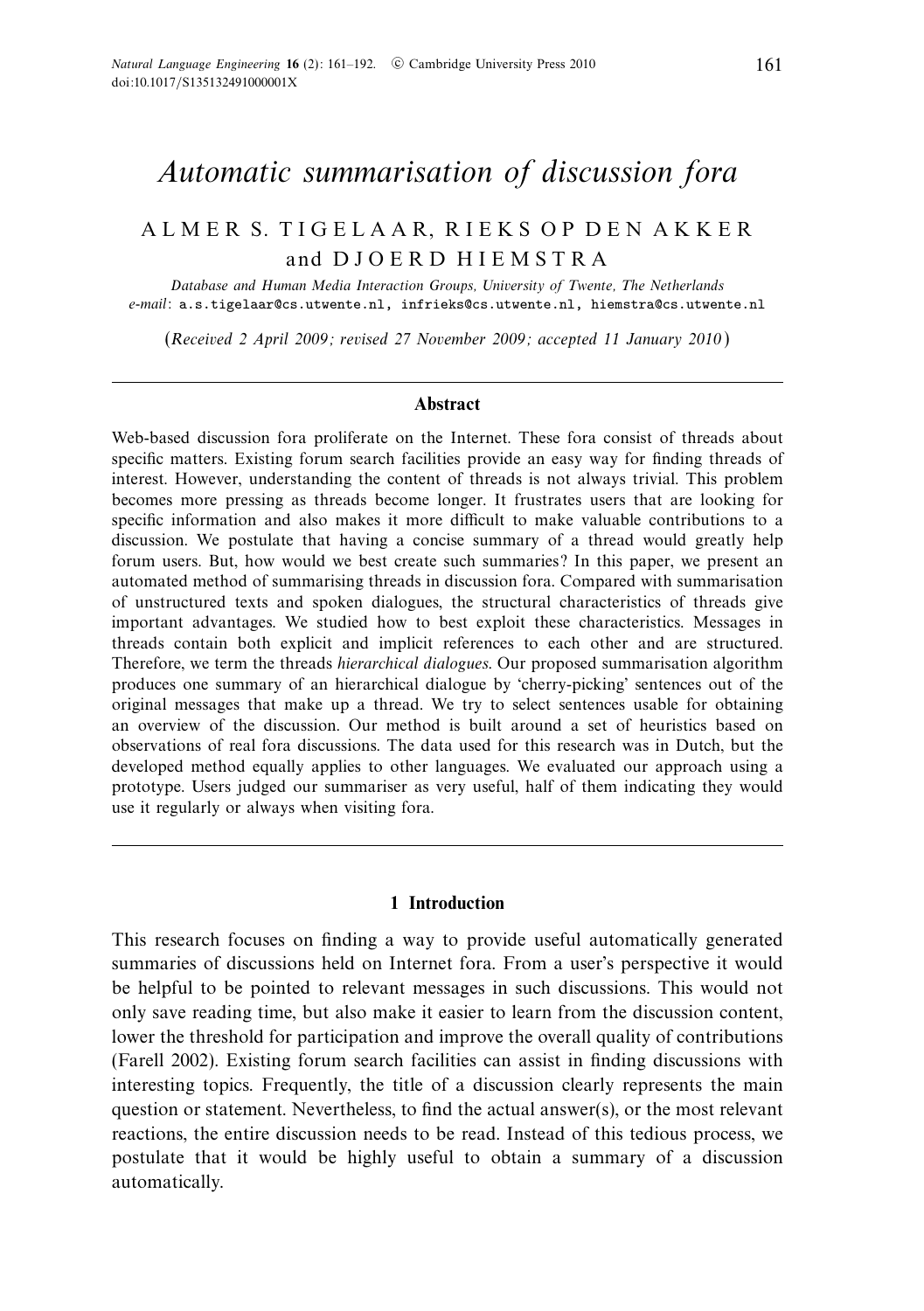The term thread refers to the structuring of messages in a discussion. This structure also appears in other types of researched Internet communication such as e-mail (Lam et al. 2002; Rambow et al. 2004; Wan and McKeown 2004) and newsgroups (Lang 1995). However, few researchers have focused on discussion fora in this context (Farell, Fait-weather and Snyder 2001; Klaas 2005; Weimer, Gurevych and Mühlhäuser 2007). This is important since different types of Internet communication yield threads with different characteristics, for example: e-mail threads tend to have few participants and, according to Dalli *et al.* (2004), these threads are also relatively short. Studies exist that exploit discussion fora for different purposes than summarisation. For example, semi-automation of grading, automatically finding unanswered questions and thread topic detection (Feng et al. 2006; Kim et al. 2006a; 2006b).

The central task in this research also relates to document summarisation. However, methods that work well for the traditional single-document summarisation task appear to fare poorly for threads. Treating a thread as one monolithic document simply does not work (Klaas 2005). At first glance our interests seem to match with multi-document summarisation. Nevertheless, the traditional multi-document summarisation task is defined as summarising multiple monologue documents covering the same subject. This significantly differs from the task at hand that targets threads which are essentially dialogues formed by message 'exchange'.

People use fora for many other purposes than pure discussion (Baldwin, Martinez and Penman 2007). We focus exclusively on threads of the following types in this paper:

- Problem–solution: A main question is posed, replies are posted and (optionally) follow-up questions are asked.
- Statement–discussion: An (opinion) statement is voiced, replies are posted and stances are clarified and revised.

For problem–solution threads the ideal output would be a clear problem definition and one or more possible solutions. This is similar to the concept of conversation focus as presented by Feng et al. (2006). For statement–discussion threads, the main statement and the major stances of authors in the discussion should be output.

Statement–discussion threads are generally wide. As follow-up to the initial post, many authors respond to give their insights. Problem–solution threads are usually narrow and involve more contributions of the initial author to refine the problem and work towards the solution. Nevertheless, both type of threads have a main focus which the summarisation process should capture.

Farell *et al.* (2001) specifically focus on creating a summary of each message in a thread individually as opposed to generating one large, combined, summary. In this research we concentrate on the latter instead. For generating one summary we adopt the term monolithic (as opposed to manifold). The summaries that we generate use only text that already exists. Therefore, they are extractive. They are also not generated based on a user query, but rather based on the available data. As such, their content is determined by the data combined with algorithms and heuristics, making them *data-focused*. Generating indicative summaries is not so useful given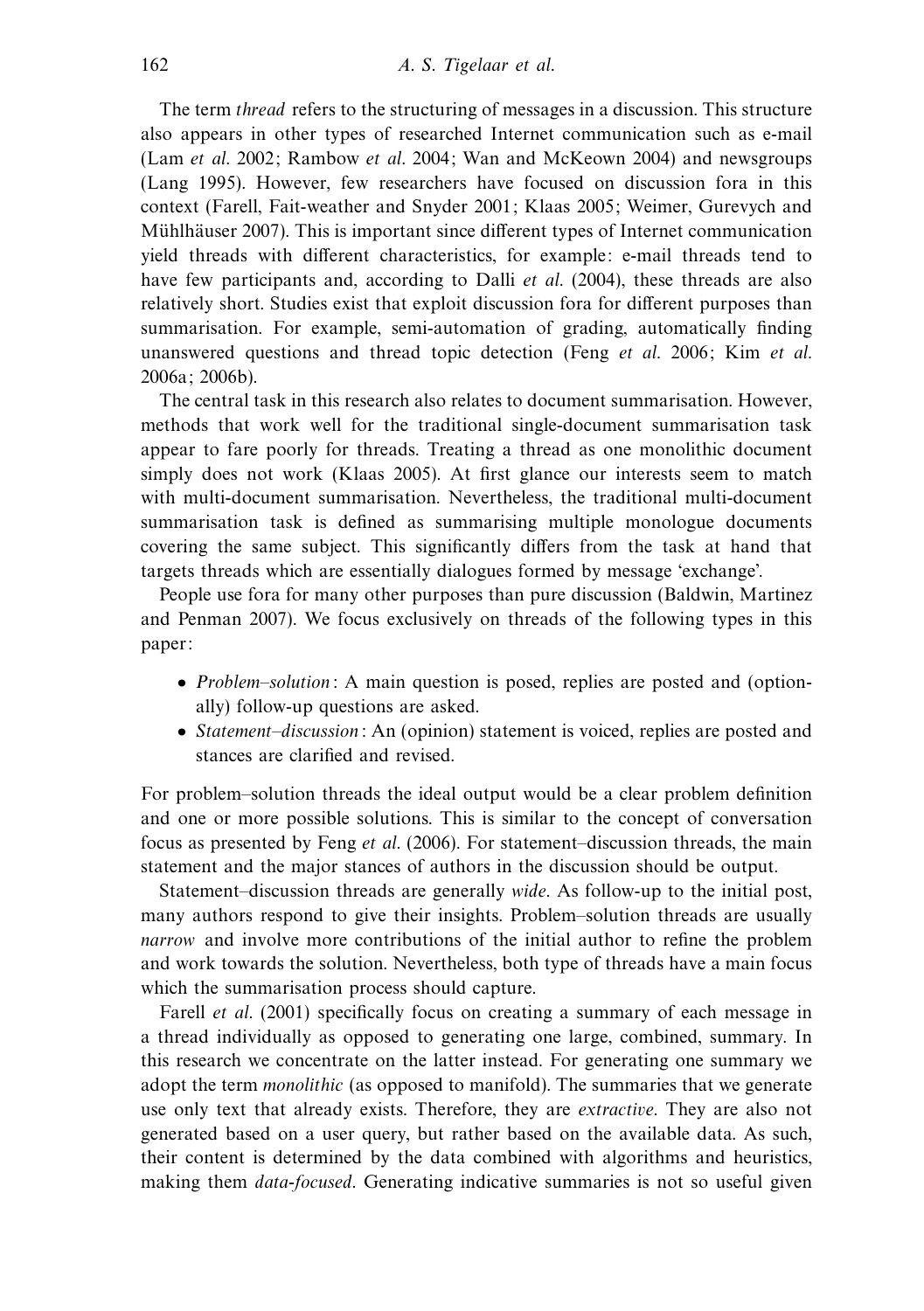that we already know that a user is interested in a specific thread. However, making full-coverage informative summaries is difficult (Hovy 2004). Therefore, we restrict ourselves to finding the main focus of a discussion. The summaries produced as a result of this we term semi-informative. Finally, threads consist of hierarchically arranged messages that express a dialogue. With all these terms defined we can now state the prime focus of this research: the creation of monolithic extractive data-focused semi-informative summaries of hierarchical dialogues.

Threads are not static. They develop over time as new messages are posted. We are interested in threads that have already developed over some time and that consist of at least several posts. Threads may also contain images, but with the exception of emoticons we do not consider such multimedia content in this research. Furthermore, we detect references to external sources contained in messages, but do not give them preferential treatment. Finally, the developed prototype supports both Dutch and American English, but evaluations were done using only Dutch fora. However, keep in mind that many important techniques discussed in this paper are for the main part language independent.

We define the following research questions:

- (1) What are the structural characteristics of threads and how can these be exploited for automatically building summaries of threads?
- (2) What is the performance and usefulness of a thread summarisation system?

We answered these questions by developing a method and implementing it in a prototype system that we evaluated. We regard this system as a black box and define its primary inputs and outputs as follows:

- Input: a thread and the size of the desired summary.
- Output: a summary of the input thread with the desired size.

The insights presented in this paper are based on real data. We manually examined forty threads on a technical discussion forum.<sup>1</sup> Half of these were of statement– discussion type, the other half of problem–solution type. We also used threads from several other fora for refinements, fine-tuning and checks<sup>2</sup> and to prevent making the derived heuristics too specific to technical fora.

The difference of the summarisation approach in this paper, over general summarisation, is in the exploitation of characteristics specific to threads. Our most important contributions are as follows: (1) an approach to find and weight the referential structure of a thread; (2) a summarisation algorithm specifically for threads.

The rest of this paper is arranged as follows: related work is discussed in Section 2; Section 3 describes how threads are structured, how this structure can be found and weighted and how surface message characteristics can be exploited; Section 4 treats several technologies used in the final summarisation process; this is followed by Section 5 which describes the actual summarisation process; the prototype and its

<sup>&</sup>lt;sup>1</sup> http://gathering.tweakers.net

<sup>2</sup> Notably, http://www.stand.nl/forum and http://forum.fok.nl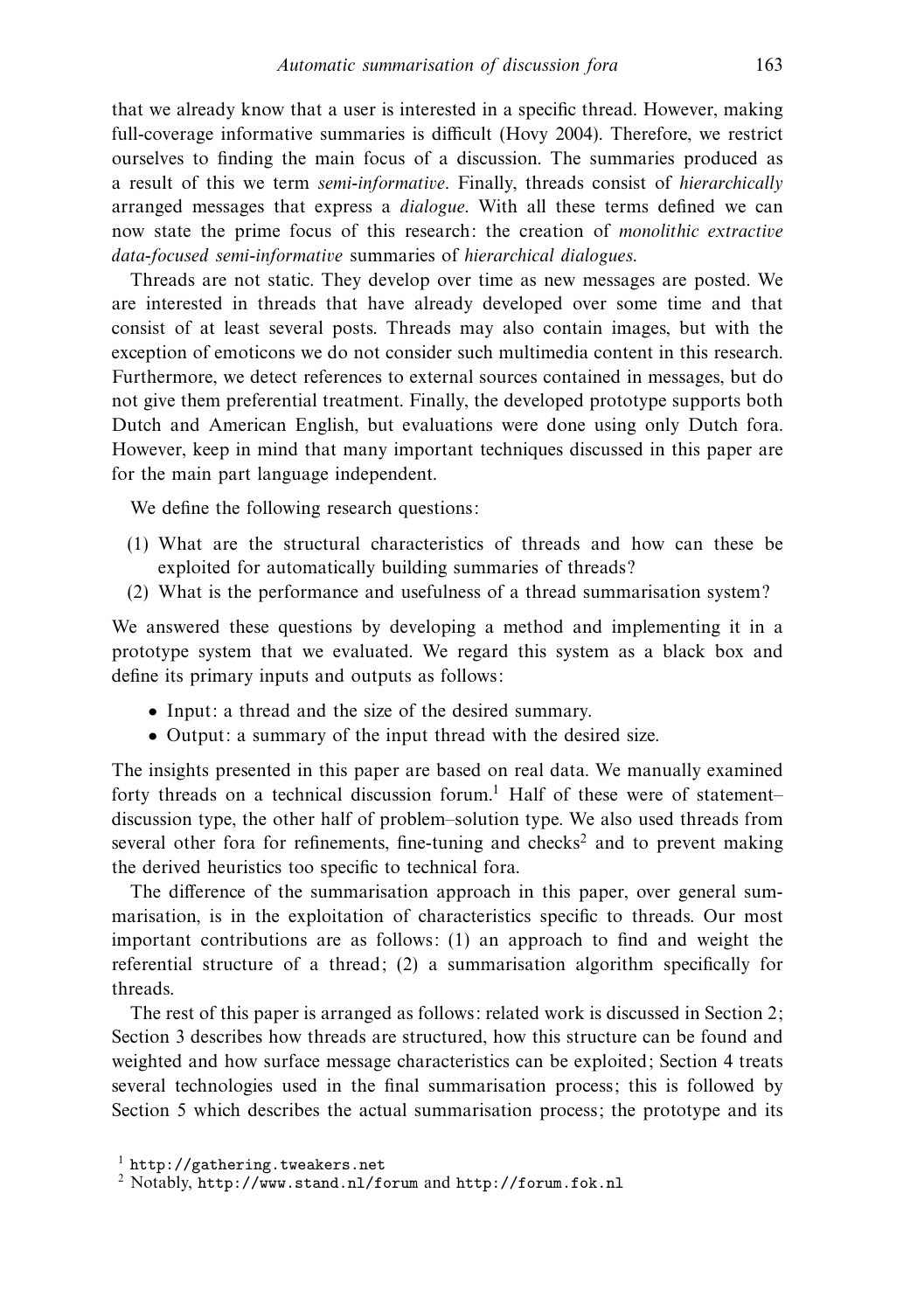evaluation are presented in Section 6; the paper concludes with Section 7. The appendices (A and B) show how the algorithm is applied to two example threads that were also used during evaluation, including example summaries.

# **2 Related Work**

Farell et al. (2001) were the first to write about summarisation in the specific context of discussion groups. They found that human summarisers use the structural discourse relationships between postings to guide their choice of sentences when creating a summary. Based on this finding, they developed a hierarchical discussion summarisation algorithm that uses term salience. Sadly, they did no concrete user evaluation, that specifically measures summarisation performance, in their initial and follow-up paper. They seem to focus mostly on issues surrounding the user interface and interaction (Farell et al. 2001; Farell 2002).

The work of Klaas (2005) is close to our research. He argues that traditional summarisation does not apply to threads. Instead, according to him, we have to look for other approaches that exploit characteristics unique to threads. Similar to Farell et al. (2001) he identifies salient terms in messages. His use of the thread referential structure, by recursively scoring messages, is interesting. In this paper, we build upon this idea. Klaas also performed a small user evaluation. One of his results is that even for summaries with a high compression ratio, smaller than 5 per cent, users can still identify the thread's topic. User perception of his system was mixed. Some users felt his system produced consistent results, others were unsure or thought that the output was 'garbage-filled'.

There have also been studies that specifically analyse on-line discussions, but not in the context of summarisation. Kim *et al.* (2006b) focus on finding a way to semiautomate grading based on the quality of discussion participation. Their corpus consists of discussion threads from university undergraduate computer science students. In a related paper they use speech acts to find threads with unanswered questions and confusions (Kim *et al.* 2006a). Instructors can use this information to help determine where to focus their attention. Some interesting findings are as follows: about 95 per cent of all threads start with a question post and an answer directly follows that question in 84 per cent of all cases. They also found that acknowledgements are usually found at the end of a thread (73 per cent). Nevertheless, they use a domain specific corpus which consists predominantly of threads that have only two messages: question-answer pairs. Such threads are less interesting to summarise, since the need for a summary becomes more pressing as the thread length increases.

#### **3 Discovering, weighting and filtering the data structure**

Before we can proceed, we first need to understand our data. A thread consists of two parts. First, an outer structure: the relation between messages. Second, an inner structure: the content of the messages. In this section we explore how we can determine the outer structure and exploit surface characteristics of the inner structure.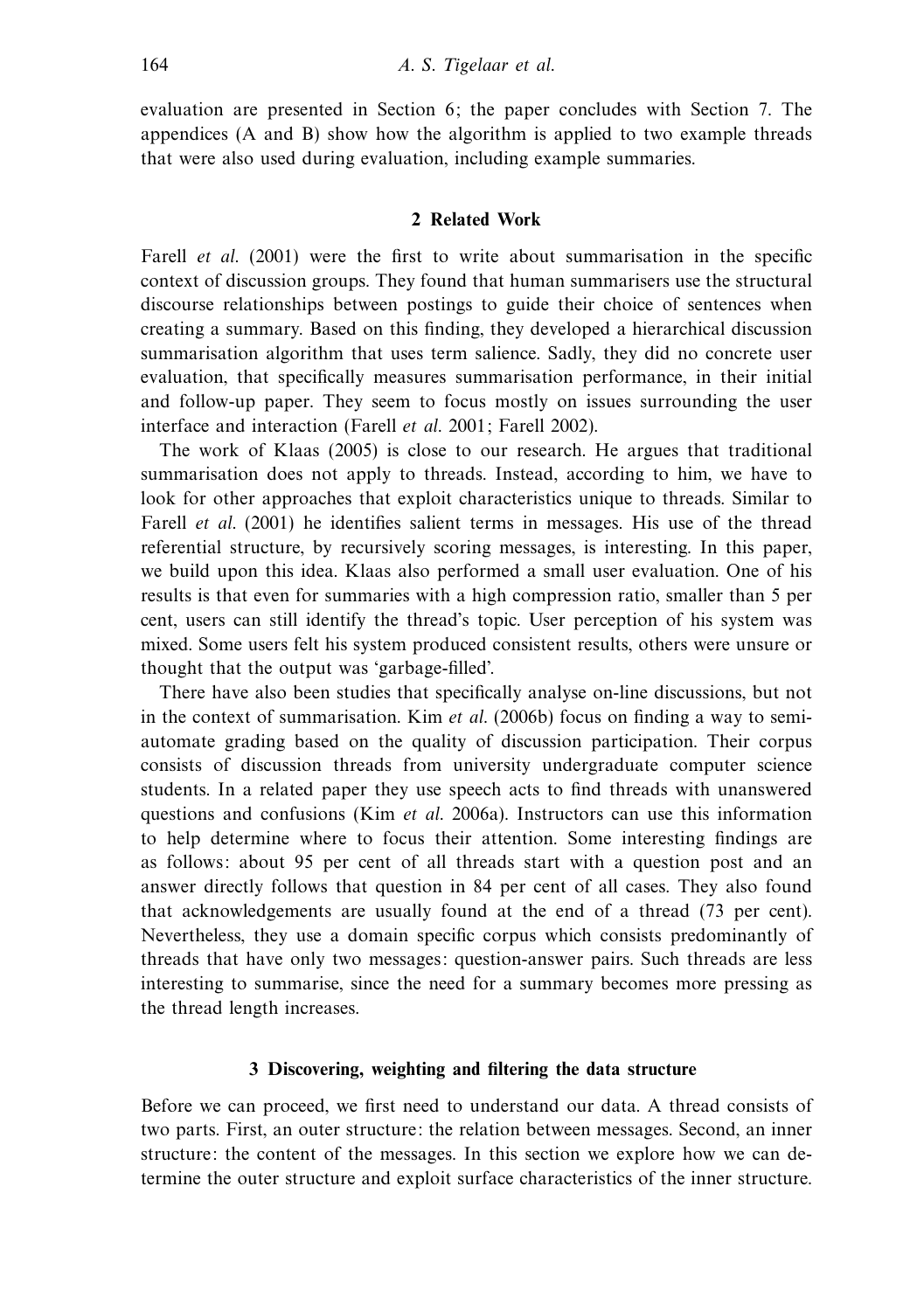| $a_1$ : | Has anyone finished Children of Dune? Is it good?                                                                                                                       |
|---------|-------------------------------------------------------------------------------------------------------------------------------------------------------------------------|
| $b_1$ : | In message $a_1$ , Alpert wrote:<br>$>$ Has anyone finished Children of Dune? Is it good?<br>I really enjoyed reading this book. I can recommend it. It's well written. |
| $c_1$ : | $>$ Is it good?<br>The book is really hard to read. The beginning is too confusing.                                                                                     |
| $a_2$ : | Okay, that's useful advice <i>Ben</i> and <i>Carlos</i> . I liked the earlier books. So<br>I think I'll check it out.                                                   |

Fig. 1. A fictive example thread corresponding structurally to Figure 2. The authors are Alpert (a), Ben (b) and Carlos (c). The left column shows message identifiers; the column on the right the actual message text. Italicised phrases indicate usage in structure discovery.

## *3.1 Discovering the outer structure of threads*

Many fora display flat lists of messages. The only explicitly encoded information in such lists is usually the date and time of each posted message. This throws away a lot of structural information. Authors in a thread usually reply to (one or more) specific messages. We broadly distinguish between two types of references:

- (1) Explicit mentioning of author names, for example: 'but as Mohinder said . . . '
- (2) Quote blocks: literal citations of earlier messages that usually include explicit references to the source message (Carenini, Ng and Zhou 2007).

Using these references we can find the relations between messages. Based on the example thread in Figure 1 the conceptual task is illustrated in Figure 2. We want to go from Figure 2(a) to discovery of the relations as depicted in Figure 2(b). Thus transforming a linear temporal message chain, based on message metadata, into a directed acyclic graph by using semantic information contained within the messages. Implicit temporal ordering still exists in Figure  $2(b)$ , namely that  $c_1$  was posted after  $b_1$  depicted by placing  $c_1$  to the right of  $b_1$ . Time is thus visually represented by top–bottom and left–right ordering which maps onto an earlier–later scale.

To detect reply structure, based on explicit mentioning of author names, we first collect the names of all the authors in the thread. The next step is finding all candidate matching words in a post. We do this by first looking for exact matches. This leaves misspellings of author names for which we employ the Ratcliff/Obershelp (RO) algorithm to perform loose matching (Ratcliff and Metzener 1988). This algorithm is rather expensive: cubic in worst case, normally quadratic and linear in best case. Since false positives can occur, we need to restrict ourselves to candidate words in each post that likely match. For this we consider words Part-of-Speech tagged as proper nouns, words following an @-sign (copes with '@nickname' references) and words before the word 'wrote'. If an author name is mentioned in a post, we assume that post refers to the last post made by that author (Schuth, Marx and de Rijke 2007). This can cause false positives if an author name is used in a different context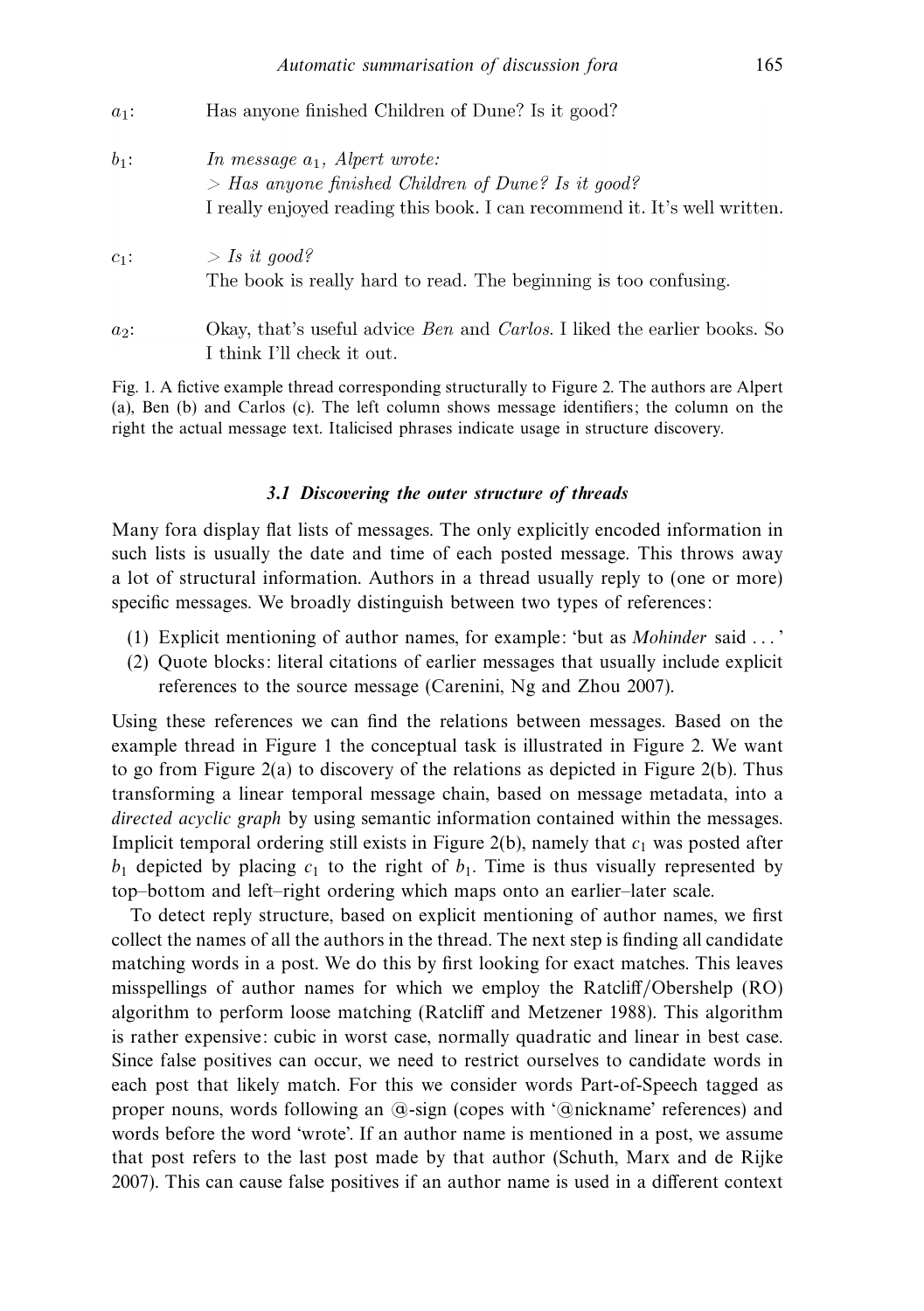

Fig. 2. Conceptual thread structure discovery. Nodes represent messages. In the node name each character represents a unique author and each number a unique post by that author. Edges in (a) represent temporal links  $(c_1$  was posted after  $b_1$ ) whereas edges in (b) indicate references ( $a_2$  refers to  $b_1$  and  $c_1$ ).

which really refers to a different person. However, we have never seen this happen in any of our reference threads. Author names on fora tend to be very distinguishable.

Quote blocks are recognisable by either '*>*' marks or HTML blockquote tags. Quotations are usually made up of fragments of the source message. Quote blocks can appear in several forms: with an explicit link to the source message (most common), and/or with explicit mentioning of the author name and without any references. The approach described in the previous paragraph covers author names. The presence of explicit links provides a more detailed reference and thus always overrides mentioning of author names. To find the source of quote blocks without an explicit link, we compare each line in a quote block to the lines in preceding messages. Lines in messages are traversed bottom to top; messages chronologically from most recent to first post. We also conduct this comparison using the RO algorithm. Once a line in the quote matches a line in a preceding message, we create a reference to that message. The quote count of the source line is also increased, this count is used later during actual summarisation. This process of creating references continues until either all lines in the quote match or no more messages remain to match against. When looking at previous posts, we skip quote blocks in those posts.

We can apply the described structure discovery methods to Figure 1. The link between message  $b_1$  and  $a_1$  is explicit. Even if the message identifier  $a_1$  was not explicitly mentioned in  $b_1$ , we could have found the link by parsing the author name: 'Alpert wrote:'. The link between message  $c_1$  and  $a_1$  is implicit. We compare the text in  $c_1$ 's quote block, 'Is it good?', to previous messages. We skip the quoted text in message  $b_1$  and find matching text in  $a_1$ . Hence, a link between  $a_1$  and  $c_1$  is created. Finally, message  $a_2$  mentions two author names: Ben and Carlos. These are Part-of-Speech tagged as proper nouns. Based on this we create links to the most recent messages of Ben and Carlos which are  $b_1$  and  $c_1$ . These messages are found by comparing the author names in message  $a_2$  to the author name metadata of each message. This completes the transformation from (a) to (b) in Figure 2.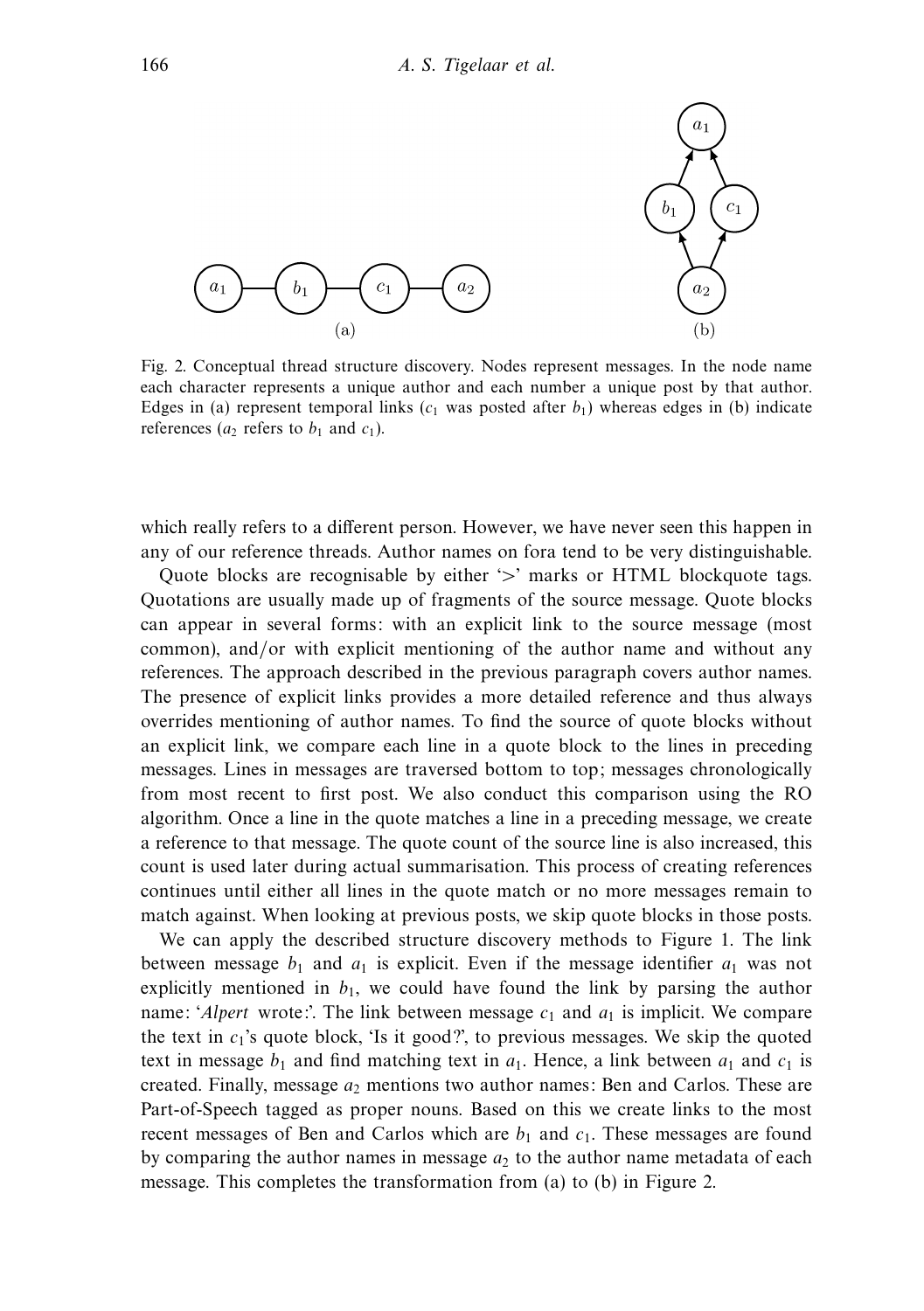There is still another situation to consider. We regularly observed no quoting at all in replies to original texts. So, what assumptions should we make for messages without such references? We studied several threads and made the following observations:

- If a message of the initiating author of the thread refers to no other message, then he always responds to the most recently posted message. When these are messages of himself they usually elaborate or report on advancements made towards solving a problem.
- Messages of other authors almost always follow-up to the last message of the initiating author in the thread. Alternatively, they respond to the message they themselves were last quoted in or referred to by name. Some exceptions to this heuristic exist, like people responding to an older message of the initiating author, usually to give extra suggestions. However, we can not automatically detect these exceptions without actually interpreting the text. The heuristic appears to cover most of the cases quite well.

To discover the structure of threads we use a combination of clues (explicit mentioning of author names and quote block recognition) and rules based on the above two observations. At the end of the discovery process, all messages in a thread, except the first post, have at least one reference to an other message.

## *3.2 Weighting messages within threads*

We now know which messages refer to which other messages. This knowledge can be exploited to find the relative importance of the individual messages in the discussion. Kim *et al.* (2006b) found that the number of responses to a message indicates its importance. Some additional phenomena are as follows: the beginning of the thread is important since it contains a description of the actual problem or statement; the end of the thread too because it is populated by working solutions and summaries of preceding posts; and messages posted by the initiating author are informative (even if they are leaf nodes). We derived the Positional Message Relevance (PMR) formula for this, based on insights by Klaas (2005) and our own observations:

$$
pmr(m) = \#P_m + \#C_m + A_m + 2 \cdot \left(H(m) - \frac{1}{2} \cdot HT\right) + \sum_{c \in C_m} pmr(c) \tag{1}
$$

where  $P_m$  is the set of parent messages that message m points to;  $C_m$  the set of child messages that point to m;  $A_m$  is 0 normally and  $-1$  if the message is a leaf whose author is not the thread initiator;  $H(m)$  the height in the tree (relative to the first post at height one) at which  $m$  is; and  $HT$  the height of the entire thread. The height of a message  $H(m)$  is always that of the longest path between the first post and message m. The purpose of the height term is to slightly discount messages earlier in the thread and to give some extra weight to those at the end of the thread. This can cause PMR values to drop below 0 in which case we fix them to zero. The extra multiplier 2 was determined by experiment to be useful for helping representation of messages near the end of the thread. We think it would be good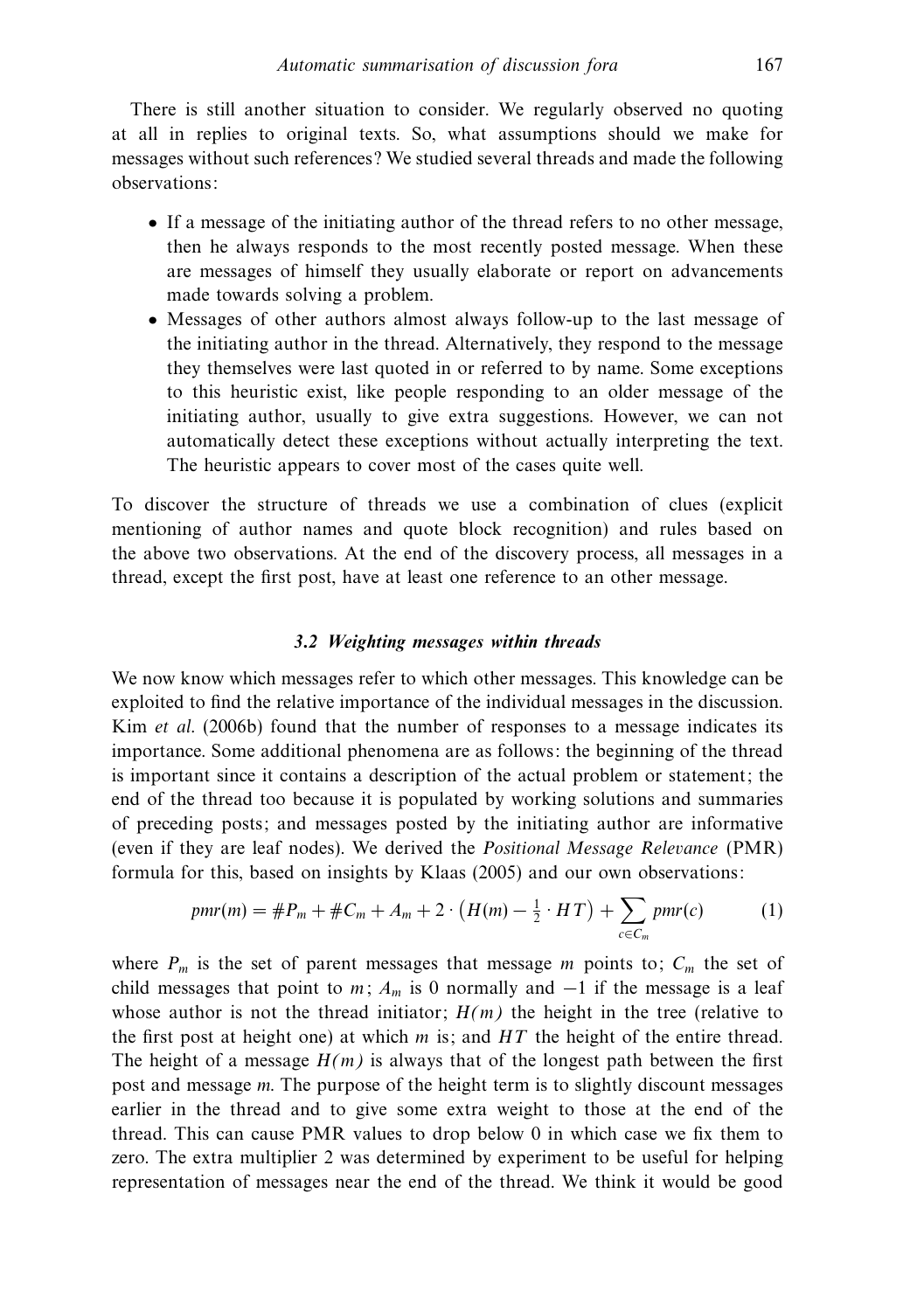to automatically tune this parameter, possibly by using the average width of the thread or a branching factor.

Besides the relative height, the fourth term in the formula, the sum of the other parts of the formula equate to 0 for normal leaf nodes. The exceptions to this are as follows: the leaf message was posted by the thread initiator (in which case 1 is added) or a leaf node has multiple parent nodes (each extra parent adds 1 to the weight of the node). This captures the fact that strongly referring leaf nodes are interesting for summarisation, since they are usually already partial summaries by themselves.

Besides the factors represented in the PMR there are other phenomena to consider. Especially in longer discussions, those of statement–discussion type, some authors post more messages than others. They have a higher degree of participation. Linked to this, some authors contribute more substantial amounts of text. They have a higher talkativity. Authors with a high participation degree and talkativity usually have a much larger steering influence on the discussion. Hence, it is important that their contributions are well represented. This idea, applied to spoken discussions, is also treated in the work of Rienks (2007).

To cope with this, we calculate the participation degree of each unique author in the thread. This is expressed as the proportion of messages of a specific author relative to the total number of messages a thread consists of:

$$
partition(a) = \frac{\# \{m \in M \mid \text{isauthor}(a, m)\}}{\#M}
$$
 (2)

where M is the set of all messages; m is a specific message; and the *isauthor* function determines if author a is the author of message m.

Similarly, we also calculate the talkativity for each unique author in the thread. We define this as the number of words an author contributed to the total number of words a thread consists of (excluding quotations):

$$
talkativity (a) = \frac{\sum_{m \in M| isauthor(a,m)} length(m)}{\sum_{m \in M} length(m)} \tag{3}
$$

where  $length(m)$  is the length in words of message m.

During assignment of summarisation weights to messages we would like to give extra weight to authors that exhibit both a high talkativity and a high participation degree. The 'maximised' case, both having value 1, would only be true for a thread with one author, which we do not consider in this research. However, we should assign more weight to authors that lean towards this case. Therefore, we express the weight preference in a simple weighted combined function (with  $\beta = \frac{1}{2}$ ):

$$
pt (a) = \beta \cdot partition (a) + (1 - \beta) \cdot talkativity (a)
$$
\n(4)

We term this the Participation–Talkativity (PT) factor. Just like the PMR, we use it later for message weighting.

Feng et al. (2006) also model the relevance of contributions of specific authors in a discussion in their research on conversation focus. However, they use speech acts combined with a graph based algorithm called HITS (Kleinberg 1999). Specifically, they rate an author's value based on the positivity of the reactions on his posts. This approach works well on a manually annotated corpus. However, reliably finding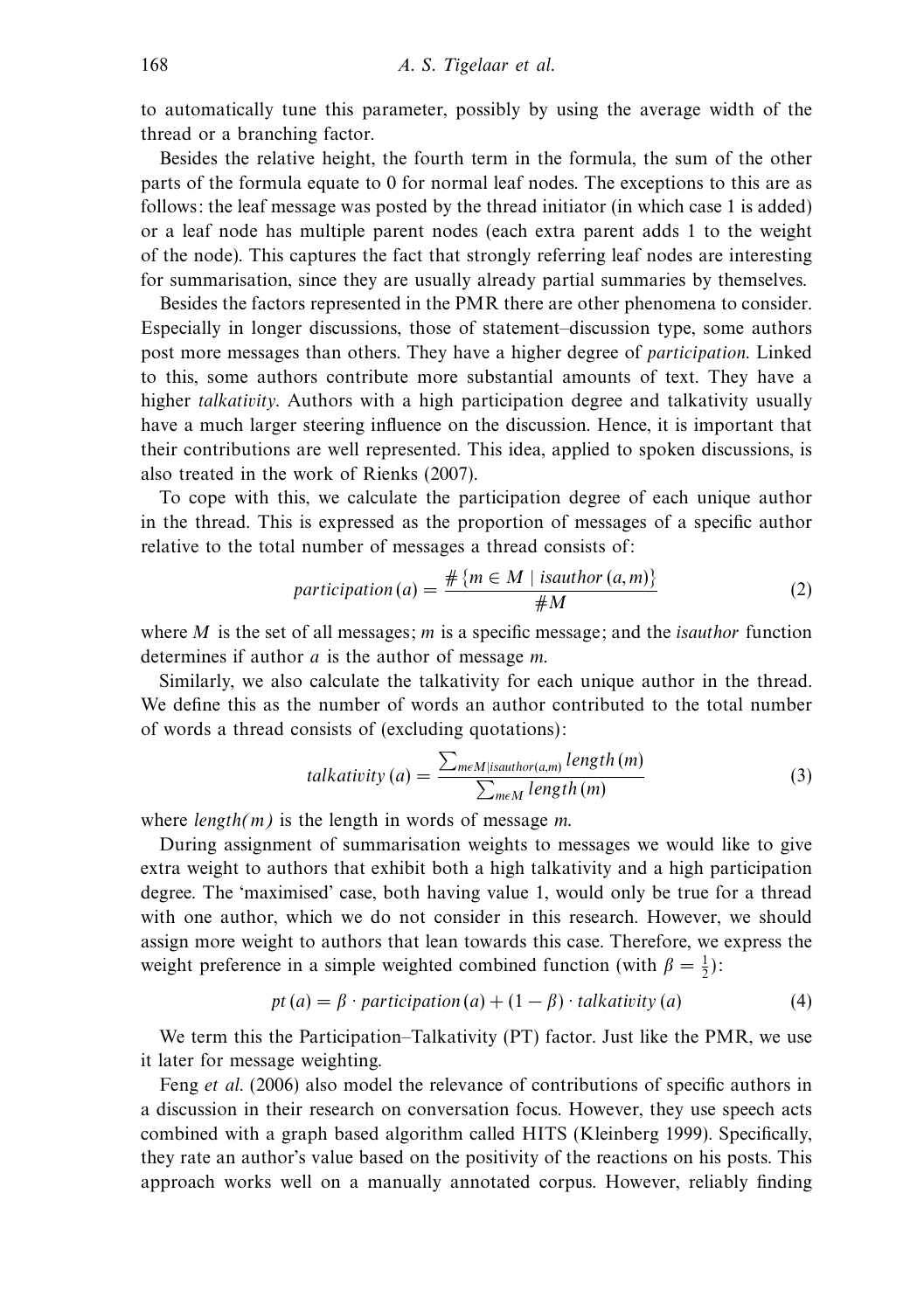| $f_{nc}(m) = \frac{1}{\#m} \cdot \sum_{s \in m}$ iscapitalised (s)<br>$f_{ac}(m) = \sum_{s \in m} \frac{1}{\#s} \cdot \# \{w \in tail(s) \mid isallcaps(w)\}\$ | $[m]$ issing capitalisation.<br>All [CAPITALISED]!                       |
|----------------------------------------------------------------------------------------------------------------------------------------------------------------|--------------------------------------------------------------------------|
| $f_{np}(m) = \frac{1}{\#m} \cdot \sum_{s \in m} has no punctuation(s)$<br>$f_{re}(m) = \frac{r_1}{\#m} \cdot \sum_{s \in m} has repeated!(s)$                  | missing punctuation $\left\vert \right\vert$<br>repeated exclamation[!!] |
| $mfs(m) = 1 - (\frac{1}{4} \cdot f_{nc}(m) + \frac{1}{4} \cdot f_{ac}(m) + \frac{1}{2} \cdot f_{ns}(m) + \frac{1}{2} \cdot f_{re}(m))$                         |                                                                          |

Table 1. Formatting characteristic formulas. m is a message (a list of sentences); s is a sentence within a message (a list of words); and w is a word within a sentence

the polarity direction and type of post automatically is a difficult task with much domain specificity. Our approach is more simplistic, but scales better because it is completely automatic. The PMR is intended to take care of determining the less relevant information at the message level rather than at the author level.

## *3.3 Filtering based on message surface characteristics*

Readability is an important aspect of texts that can be used for filtering messages. A wide variety of metrics exist for this. These are frequently based on the word count per sentence and number of syllables per word. Determining the latter automatically is difficult for a machine. Several alternative formulas exist that use the number of characters in words as opposed to the number of syllables (DuBay 2004).

We calculate the average length of words based on such character counts and the average length of sentences based on word counts within a post. Conceptually, our approach is close to that of Coleman and Liau (1975), with the exception that no single combined score is created. It remains somewhat dubious to compare these Average Word Length (AWL) and Average Sentence Length (ASL) statistics among posts because the messages differ in length. Nevertheless, we assume that the AWL and ASL can be used to measure the (un)importance of a single message with respect to the other messages in a thread. This targets posts that are unusually terse or very lengthy with respect to word usage and sentence length. These posts suffer from low readability and users are less likely to read them compared with the other messages.

The quality of a post is hard to define. In fact, properly rating post quality would require exhaustive semantic knowledge. Intuitively, certain formatting characteristics of a message can be indicative of poor quality. The suggestion of using such surface features was initially inspired by comments made by Steven de Jong, a moderator of the NRC weblog (http://weblogs2.nrc.nl/discussie/). He independently observed the same phenomena as Weimer et al. (2007). They investigated the effectivity of several types of surface features for a good versus bad classification task of forum posts. Weimer et al. based their research on a corpus of human rated posts. We use four surface features similar to theirs, shown in Table 1. We calculate a grand global score, termed the Message Formatting Score (MFS), based on these four characteristics. An MFS of 1.0 indicates a well-formatted message whereas an MFS of 0.0 indicates a very poorly formatted one.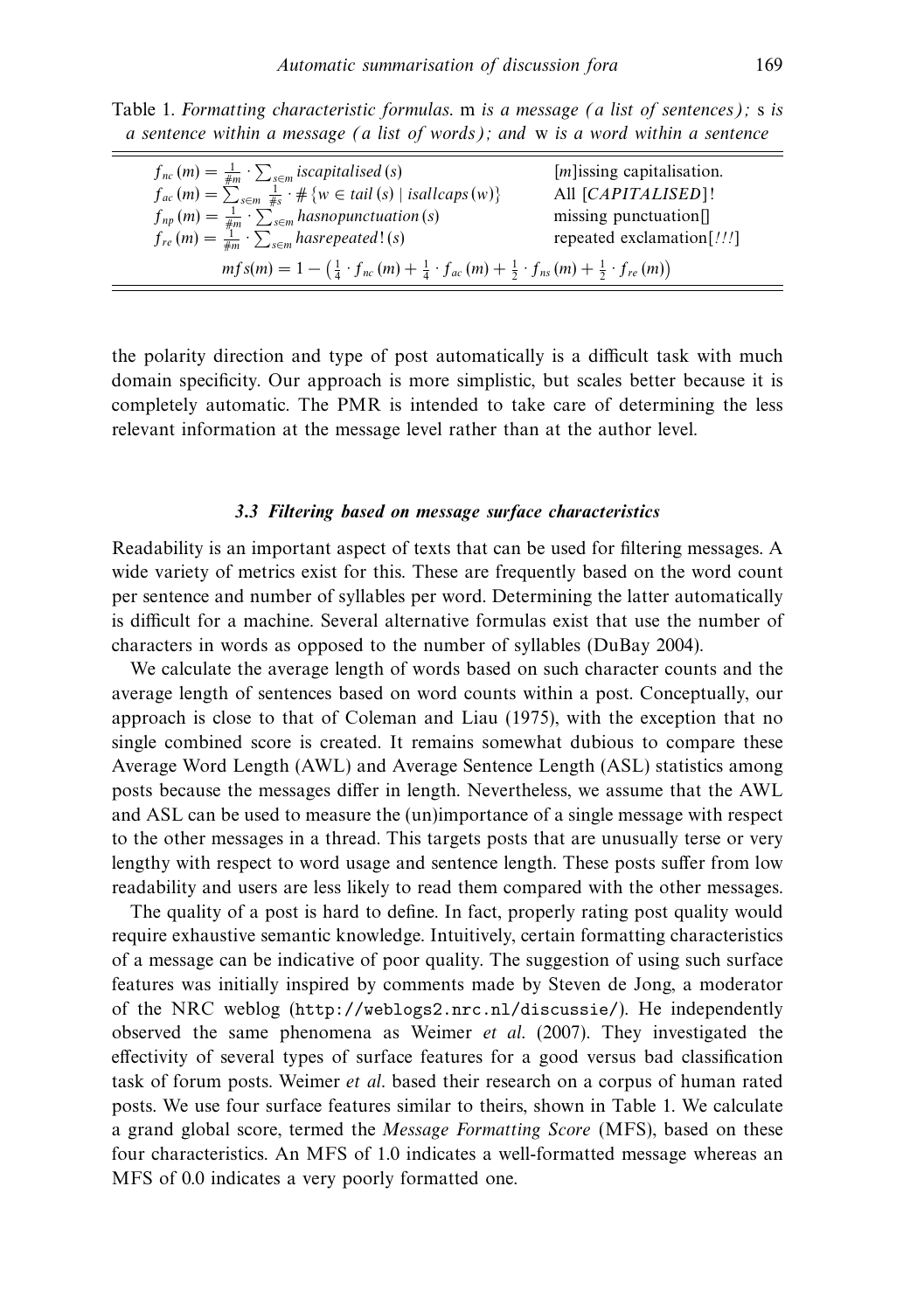| Tool                                                                                      | Test data                       | Evaluation result                                                                                                                                                     |
|-------------------------------------------------------------------------------------------|---------------------------------|-----------------------------------------------------------------------------------------------------------------------------------------------------------------------|
| Tokeniser<br>Part-of-Speech Tagger<br>Partial Parser<br>Named Entity Recogniser CoNLL2002 | De Limburger<br>Alpino Treebank | 99.5 per cent accuracy<br>Spoken Dutch Crps. 97.5 per cent accuracy<br>87.5 per cent precision, 95.6 per cent recall<br>86.9 per cent precision, 42.1 per cent recall |

Table 2. Performance of preprocessing tools

## **4 Technologies**

# *4.1 Preprocessing*

We build upon several foundational Natural Language Processing (NLP) technologies and implementations thereof. We, in particular, use parts of the Natural Language Toolkit (NLTK) (Bird, Klein and Loper 2008). Other NLP system components are briefly mentioned in this section. The performance of each is summarised in Table 2.

We use the tokeniser from Kiss and Strunk (2006) included in the NLTK. It has intelligent handling for some tricky issues in tokenisation. Kiss and Strunk show that the accuracy of this tokeniser on a Dutch newspaper corpus, named The Limburger, exceeds 99 per cent. For Part-of-Speech tagging we use a Hidden Markov Model trigram tagger from the Hammer Tagger Toolkit with some extensions specific to web fora content (Stegeman 2007). We created taggers based on the Spoken Dutch Corpus (SDC) for Dutch and on the Brown corpus for US English (Francis and Kûcera 1979; van Eynde 2004). We projected the tags of these corpora onto a self-developed unified tagset consisting of twenty-six tags. Our tests revealed the accuracy of the SDC tagger to be 97.5 per cent, on par with state-of-the-art tagging performance (Manning and Schütze 1999). We do partial parsing using the built-in regular expression based chunker of the NLTK. Chunking rules for Dutch and US English were written manually based on an existing grammar previously created by one of the authors for other purposes. We tested our partial parser against the Dutch Alpino Treebank corpus (Bouma, van Noord and Malouf 2000). The performance is around 87 per cent precision and 95 per cent recall.

We perform Named Entity Recognition (NER) to find the names of people, organisations and locations using gazetteer lists augmented with some manual heuristics inspired by Bogers (2004). We evaluated this against the CoNLL2002 newspaper data (Sang 2005). NER precision is about 87 per cent and recall 42 per cent. Finally, we also do additional semantic tagging to recognise URL's, e-mail addresses, dates, times, quantities and emoticons. Lam et al. (2002), who use regular expressions to find semantic units, served as inspiration for our approach.

#### *4.2 Anaphora resolution*

An anaphor is a specific type of reference pointing back to an antecedent in a text. When making extractive summaries, sentences are 'cherry picked' out of a larger body of text. However, sentences frequently depend on the preceding sentences by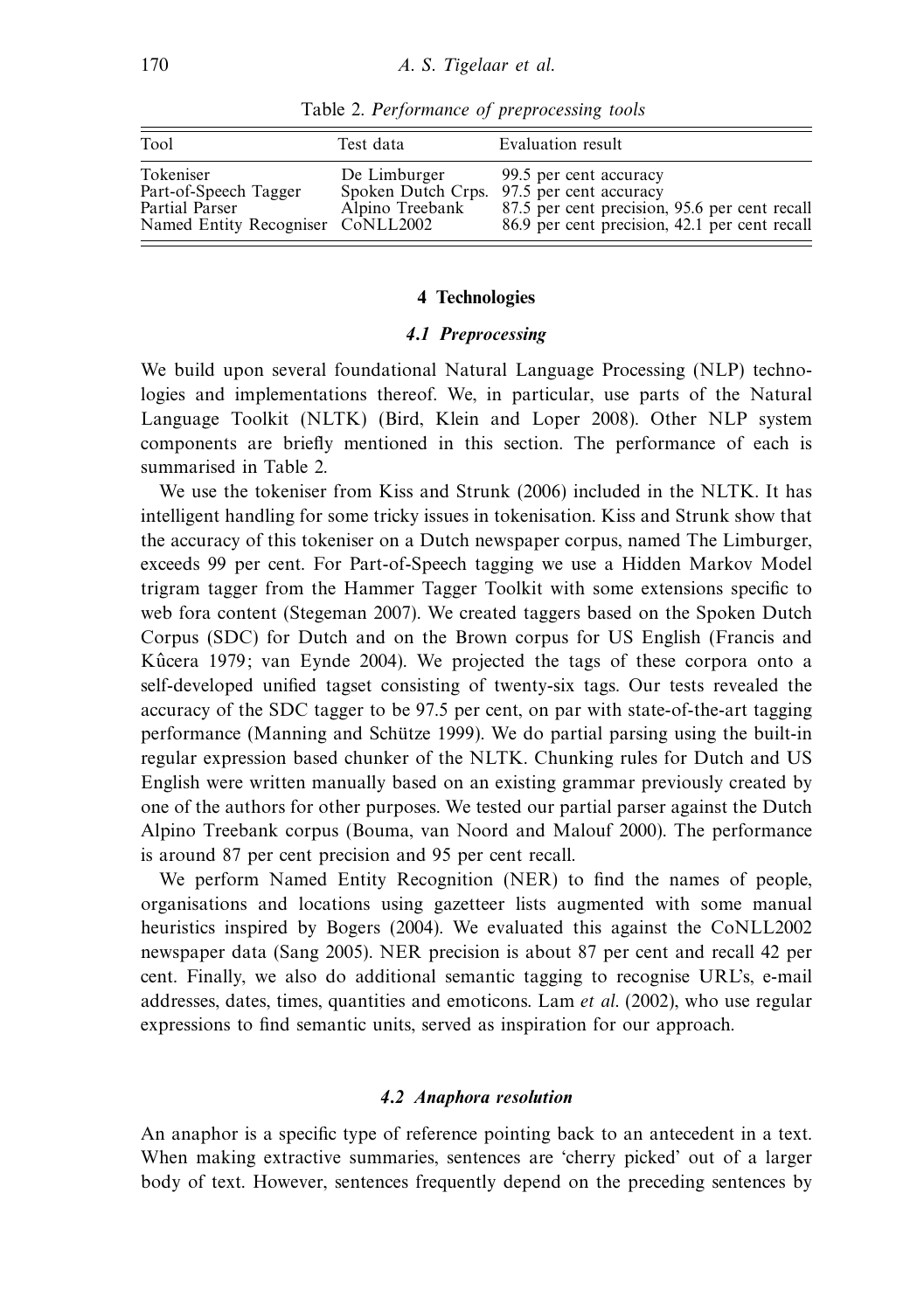referring to them. This makes the summary unreadable if those previous sentences are not included in it. This phenomenon is known as dangling anaphora.

The concept of anaphora is frequently confused with coreference which is a related, but different, concept. An anaphor depends on its antecedent for correct interpretation. A coreference essentially stands alone and thus needs no additional context to be understood (van Deemter and Kibble 2000).

We are interested in indicative anaphoric resolution. This means instead of replacing an anaphoric reference, we augment it with a likely antecedent. We always place this 'suspected' antecedent behind the anaphoric expression, in parentheses, since this still leaves the possibility for a user to detect wrong anaphoric resolutions. An example:

I bought a videocard today. The card [videocard] is noiseless.

Anaphora resolution consists of two parts: the identification of an anaphoric expression and finding a noun phrase it refers to. We focus on finding three types of anaphora: pronouns (like: it, he, she), generalisations (videocard→card, big house→house) and acronyms (Free Software Foundation→FSF). Naturally, we do not resolve references within the same sentence.

We walk through the entire text, accumulating all noun phrases in sentences. These are used as candidates for anaphoric resolution. To detect anaphoric expressions we employ the following strategies:

- Using a lists of common pronouns in the third person: he, she, they, et cetera. For example: 'Niels got cabin fever. He ran around frantically'.
- Partial matching between (suffixes of) heads of noun phrases (Hoste and van den Bosch 2007). For example: 'The stinging behaviour of worker bees is very effective. But, the bees who do . . . '
- Detection of acronyms build from the previously seen noun phrases (Hoste and Daelemans 2005). For example: 'Sponsored by the British Broadcasting Corporation. The BBC has . . . '

We then score anaphoric expressions against the candidates using heuristics: distance restrictions (Mitkov 1999); weighting based on definiteness and the presence of prepositions (op den Akker et al. 2002); number agreement (Jurafsky and Martin 2000); the position of the noun phrase in the sentence and the presence of surrounding parentheses. We do not consider word gender.

Novel is the usage of thread specific characteristics in the anaphoric resolution. We allow references to cross post boundaries. The first several lines of a post may refer anaphorically to the last lines of a post that chronologically precedes it. Additionally, the first lines may also refer to one or more other previous 'parent' posts as determined by the discovery of the outer thread structure. For resolving pronouns in the first (I, me, mine) and second (you, your) person, sometimes called deictic references, we also exploit the thread structure. Self references (first person) resolve to the name of the poster of the message. Second person references resolve to the author of the post the current post is a reply to, provided only one such message exists.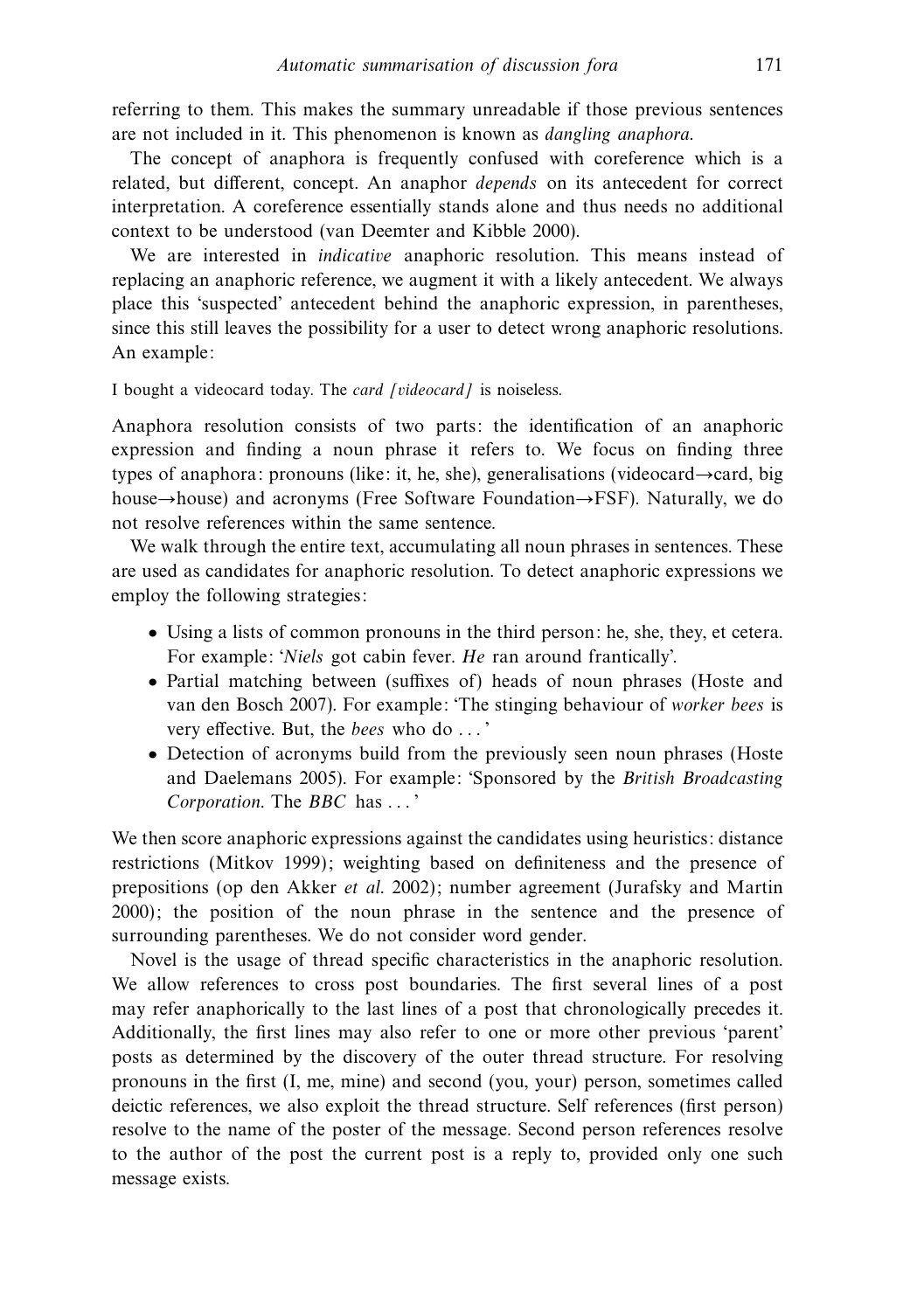## *4.3 Sentence type detection*

Detecting the type of sentences in a post is useful for a variety of purposes. Firstly, for filtering out less relevant sentences, and secondly, for finding links between sentences across messages (Farell 2002). For filtering we restrict our detection to a few basic sentence types:

- Openers: 'dear . . . '
- Closers: 'thanks!'
- References: 'http:// $\dots$ '
- Lists: '1. x, 2. y, ...'

These types of sentences are assigned a lower priority during summarisation. Besides these, a major important group of sentences are questions. We detect these based on the presence of question marks and sentences constructed in the interrogative form, looking for words such as who, where, when, et cetera (McKeown, Shrestha and Rambow 2007). Although this does not capture all question sentences, and may even capture some that are not, we believe it is a good starting point.

## *4.4 Question–answer linking*

We use a small question typology for classifying question sentences based on Webclopedia (Hovy, Hermjakob and Ravichandran 2002). It specifies for several types of questions what kind of answer one would expect. For a 'who' question we would anticipate the answer to be a person or an organisation, for 'when' we would expect some specific time or date. This information allows us to create a link between a question sentence and a possible answer.

The identification of question and corresponding answer blocks is a more objective task than that of summarisation (McKeown et al. 2007). Kim et al. (2006a) showed that, on specific corpora, a significant portion of forum posts consists of questions (36 per cent) and answers (43 per cent) . The usefulness of linking questions and answers was established by Zechner (2002). He concludes that while such linking does not significantly affect the informativeness of dialogue summaries, it does significantly increase the coherence.

The procedure for finding question-answer pairs is as follows:

- (1) For a specific message *m* find out what messages it refers back to using the thread structure.
- (2) In the referred messages identify all question sentences that have an expected answer type. For example the sentence 'Where did the Kahana go?', would have answer type 'location'.
- (3) Find all sentences in message *m* that contain a noun(phrase) with a semantic tag (person, date, et cetera) that matches the answer type in the previous step. For example 'The ship went to an Island', where the italicised expression has the semantic tag 'location'.
- (4) Increase the question-answer score of both the set of sentences found in the previous step, as well as the original sentence that contained the question.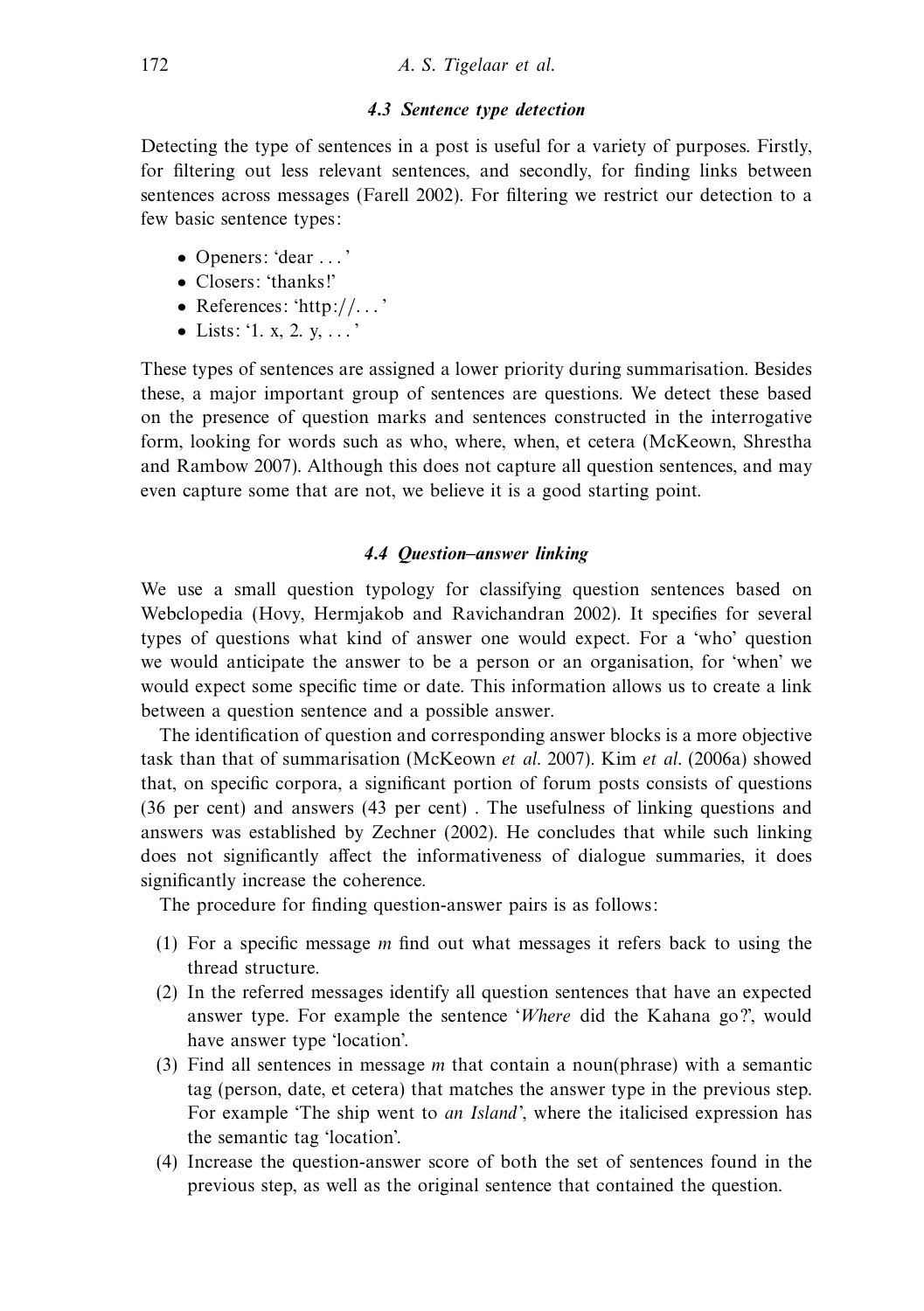

Fig. 3. An example thread. Messages are represented by nodes, arrows indicate references. In the node name each character represents a unique author and each number a unique post by that author. The PMR of each node is shown between parentheses behind the node name.

We prefer sentences with a high question-answer score for inclusion in the summary. One might argue that for summarisation purposes it would be best to always include both the question and answer part of a pair. However, doing this is tricky since there can be multiple pairings. It would also conflict with weighting at the message level. We did not investigate this further.

## **5 Summarisation process**

The summarisation algorithm consists of several steps. These are as follows: filtering, distributing message weight, distributing sentence weight and finally selecting sentences.

Message filtering is done based on the average sentence and word length. If either of these differs sufficiently from the average in the thread none of their content is included in the summary. This is based on z-scoring with z between  $-3$  and  $+3$ . Additionally, we filter out messages with a poor, below 0*.*40, Message Formatting Score (see Table 1, Section 3.3). The first message of a thread is never filtered out.

The remaining messages in the thread are each assigned a weight which determines how much of their content will be included in the summary. The weight of a message is determined based on the PMR (equation 1, Section 3.2) and PT factor (equation 4).

Figure 3 shows an example thread and Table 3 shows the results for the steps that we describe for this thread. We work from PMR/PT values on the left to the final sentence weights on the right of the table. The PMR values for each message derive from the thread structure. The PT values for each author are fictive. In the example the PT and normalised PT are the same, since all messages are selected.

We first normalise the PMR over all selected messages of the thread:

$$
pm^{norm}(m) = \frac{pmr(m)}{\sum_{n \in N}pmr(n)} \tag{5}
$$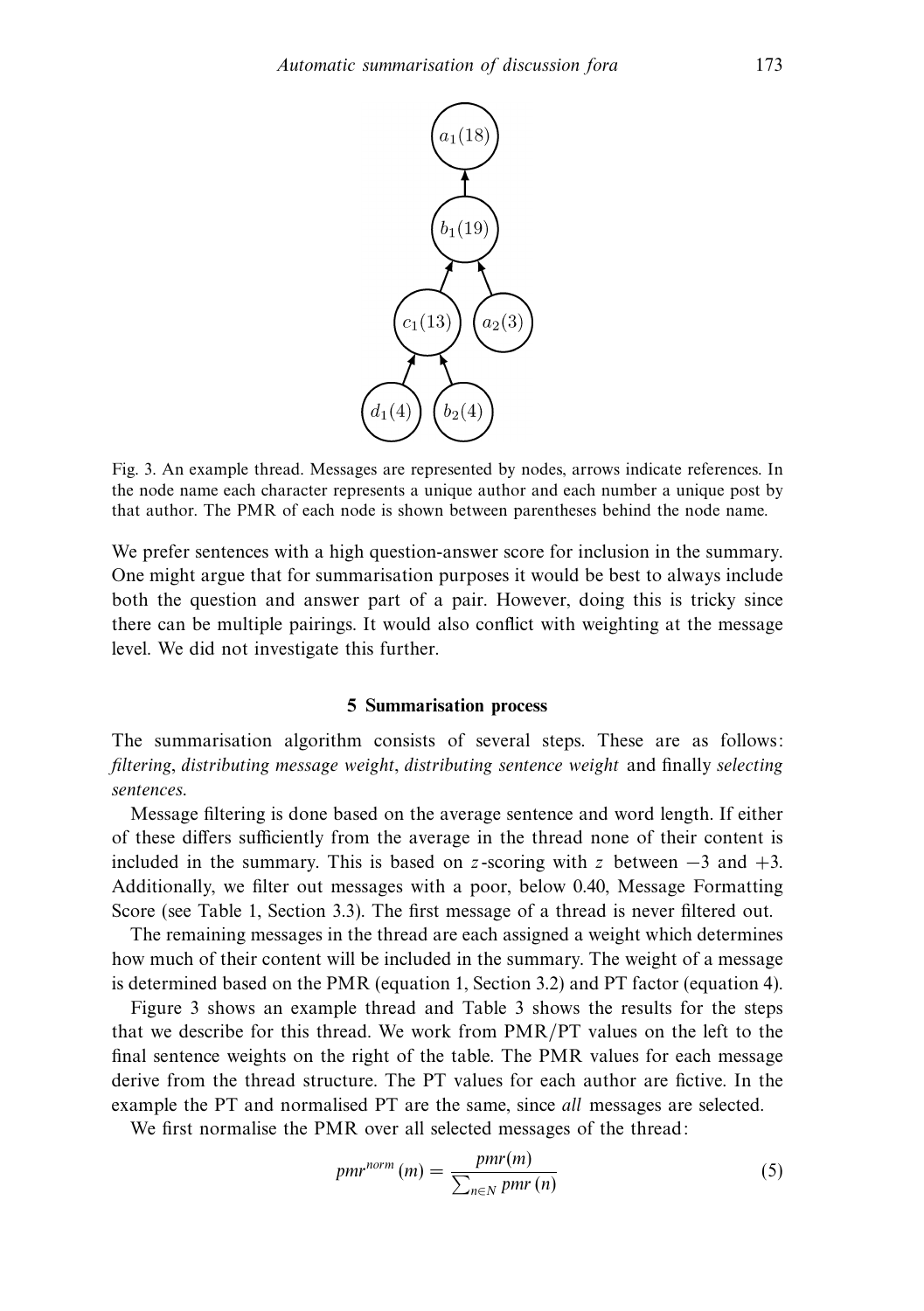Table 3. Example thread sentence assignments. Shows how we calculate the number of assigned sentences for each message of the thread in Figure 3. Messages are listed in the first column, each subsequent column shows the results of a formula described in this section. Note that *ptnorm* is a value assigned to each unique author and is repeated for each author in the table. The last two columns show the number of assigned sentences assuming a thirteen sentence summary. The select column shows select n sentences out of message length m as n/m. Since the left values in this column do not add up to thirteen, an extra pass is made that removes sentence weight from messages. The rightmost column, labelled r, shows the final sentence count assignments

| Message        | pmr | $pmr^{norm}$<br>$pt^{norm}$ | $pt^{msgnorm}$ | weight | select | $\mathbf{r}$ |
|----------------|-----|-----------------------------|----------------|--------|--------|--------------|
| $a_1$          | 18  | 0.30<br>0.46                | 0.07           | 0.22   | 3/13   |              |
| b <sub>1</sub> | 19  | 0.31<br>0.30                | 0.05           | 0.23   | 3/10   |              |
| c <sub>1</sub> | 13  | 0.08<br>0.21                | 0.08           | 0.17   | 3/4    |              |
| a <sub>2</sub> |     | 0.05<br>0.46                | 0.39           | 0.16   | 3/10   |              |
| $a_1$          |     | 0.07<br>0.16                | 0.16           | 0.10   | 2/8    |              |
| b٠             |     | 0.07<br>0.30                | 0.25           | 0.13   | 275    |              |

where N is the set of all selected messages ( $N \subseteq M$  where M is the set of all messages in the thread) and m is the message to calculate the *pmrnorm* for.

Next, we normalise the PT of each author over all selected messages as follows:

$$
pt^{norm}(a) = \frac{pt(a)}{\sum_{b \in \{author(n) | n \in N\}} pt(b)} \tag{6}
$$

where a is the author we want to calculate it for; the *author* function gives the author of a message and b iterates over all authors of the selected messages.

We use both of the preceding formulas to calculate the PT at the message level, rather than at the author level. This PT factor is distributed inversely with respect to the PMR of the messages posted by the author. Meaning that the PT weight for a specific author shifts towards messages that have a low (or zero) PMR from that author. We express this formally as:

$$
pt^{msgnorm}(m, a) = pt^{norm}(a) \cdot \left(1 - \frac{pm^{norm}(m)}{\sum_{n \in N | author(n) = a}pm^{norm}(n)}\right) \tag{7}
$$

where *a* is the author of message *m*. This formula is applied only if more than one message of an author has been selected for inclusion in the summary.

Finally, we calculate the weight for each message based on both the normalised PMR and PT as follows:

$$
weight(m) = \beta \cdot pm^{norm}(m) + (1 - \beta) \cdot pt^{msgnorm}(m)
$$
\n(8)

where *m* is the message to calculate the weight for. We set the value for  $\beta$  to  $\frac{2}{3}$ , determined to yield good results by experiment. Thus, the PMR has more influence on the final message weight than the PT factor.

The total number of sentences that the summary should consist of is an input to the summariser. The calculated message weights can now be used to calculate for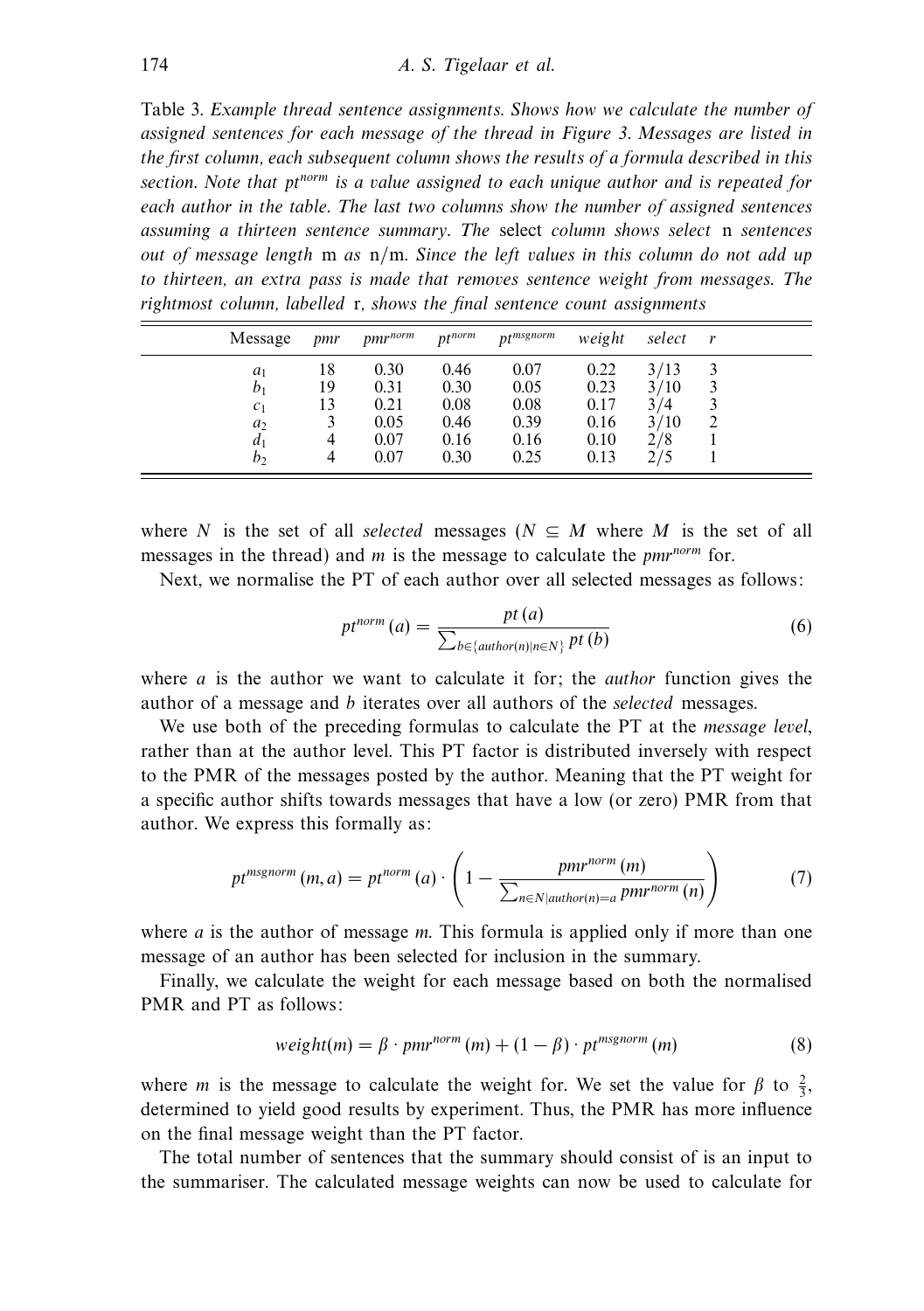each message what 'slice' it contributes to the summary 'pie'. We do this as follows:

$$
select(m) = \lceil weight(m) \cdot sentences \rceil \tag{9}
$$

where m is a message and *sentences* is the number of requested summary sentences.

While the message weights always sum to one, the number of sentences must be a whole number. For this reason we apply the ceiling function. Since this can cause the sum of sentence weights to exceed one, a second pass is made over the final sentence weight values. In this pass we remove sentence weight from messages that already have a low weight. The  $r$  column in Table 3 shows the result. We penalise messages, with the same weight, posted earlier more than those posted later. The effect is a bias both towards messages with a high weight, increasing coherency, and towards messages at the end of the thread, increasing coverage.

One remaining problem is that short messages may get too many sentences assigned. For example: a message consisting of only two sentences gets five assigned. To handle this, a final pass is made that removes excess sentence weight. The excess sentences are then assigned to the messages from highest to lowest weight until there are no more sentences to redistribute. If at this point there is still sentence weight left, the resulting summary will be shorter than requested.

We know now how many sentences we can select from each message for our summary. However, we still need to decide which sentences we will select. We use the following priority heuristics for this: firstly, sentences in a message are selected that are marked as either being an answered question or an answer to a question. Secondly, the longest question sentence, in sense of character length, is preferred. Lines cited in one or more separate messages have third priority: the more a particular line is cited, the more it is preferred over other cited lines. Sentences with the same citation count are considered in bottom-to-top order. If no other heuristics are applicable, the system falls back on the top–bottom interleave: from the sentences that remain we simply pick the first one, than the last one, than the second one, et cetera. Finally, the low priority lines are considered in long to short order. This includes the greeters, list items, et cetera.

Both Klaas (2005) and Farell et al. (2001) demand that some part of each message should be included in a summary. We take a different approach and allow the system to exclude all content of a message. Sentences are always included in the summary in their original message order to increase coherence. Resolved anaphoric references are included to further aid in understanding the context.

#### **6 Evaluation**

To evaluate the summarisation method presented we implemented our ideas described as a prototype system. The inputs to this prototype system are as follows: the thread URL; the language (Dutch or English); the compression ratio as a percentage or the absolute number of sentences to retain; and finally: the forum type which refers to the forum software used at the mentioned thread URL. We transform forum content, from the HTML page(s) a thread consists of, to an internal data structure.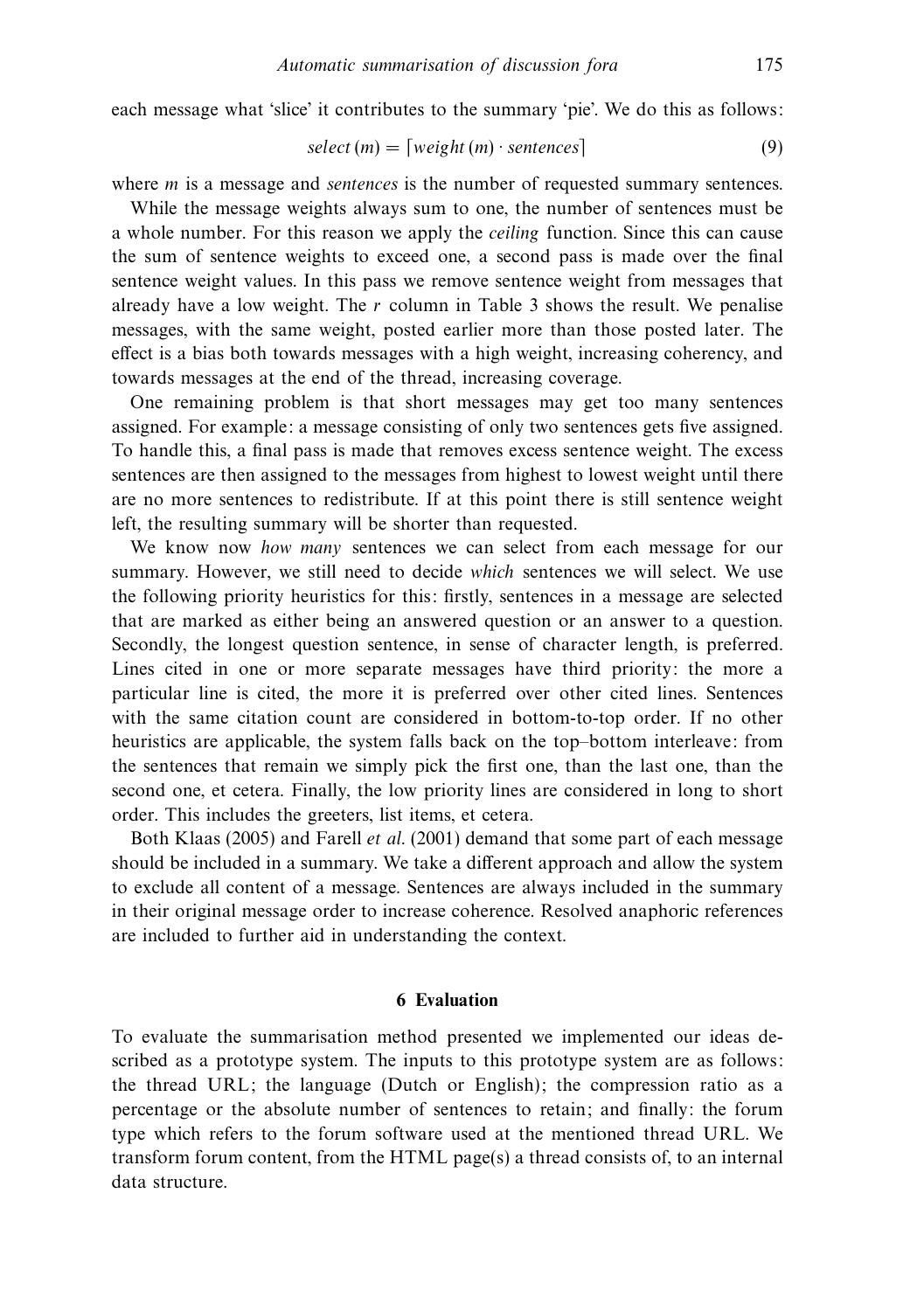It is quite difficult to evaluate summaries. We chose a user evaluation as we believe the actual target user group should judge the created summaries. We conducted the evaluation via an on-line webform. Confronting users with just a thread and the summariser output for that thread did *not* seem like a good approach. We reasoned that this does not encourage people to thoroughly read the thread. We concluded that it would be better to first actively engage users with its content. Therefore, each participant in the evaluation first had to make some assignments with regard to the thread content. This was really only to 'prime' the users sufficiently as to enable them to better judge the machine generated summaries.

The exact evaluation procedure was as follows: after an introductory screen each user was confronted with the same two threads in turn. First, a problem– solution thread consisting of twelve messages and hundred unique sentences (see Appendix A). Second, a statement–discussion thread consisting of eight messages and thirty unique sentences (see Appendix B). These two test threads were not used during development of the system and were from two different fora. We showed them unaltered, with their original mark-up from the source page, to recreate a familiar environment as close to real usage as possible. We requested participants to make two small assignments for each thread:

- (1) Select the five most important messages in the thread and rank them in order of importance.
- (2) Create your own extractive summary by pasting a selection of sentences in a textbox: twelve for the first thread and ten for the second. Percentagewise this roughly conforms to the lower (15 per cent) and upper bounds (35 per cent) for a useful summary according to Hovy (2004).

After these priming assignments we confronted the users with a machine generated summary of each thread. They were requested to judge various aspects of these summaries such as the coverage and coherence. Next, we asked users several opinion questions regarding the usefulness of automatic summarisation and various features. Finally, users were asked some demographic questions that closed the evaluation.

Eighteen people participated in the evaluation. This makes it hard to draw statistically significant conclusions, but is enough to give a general impression. Participants were predominantly male (72 per cent) and nearly all in the 21–30 age range. Half of the respondents read threads in webfora at least once a week, but only 17 per cent posted with this frequency. Respondents mostly visited between one and four different fora at least once a month. Most respondents claim to have above average Internet searching skills (∼90 per cent). However, they are less confident about their own Internet fora searching skills (∼50 per cent above average). This supports the idea that there is a difference between these tasks.

The primary objective of the evaluation was to find out how humans judge the machine generated summaries. Comparing human and machine summarisation performance was not a goal. Nevertheless, we did record the message orderings and extractive summaries created by the participants. This data can give some insight into the relation between real human summarisation and the judgements.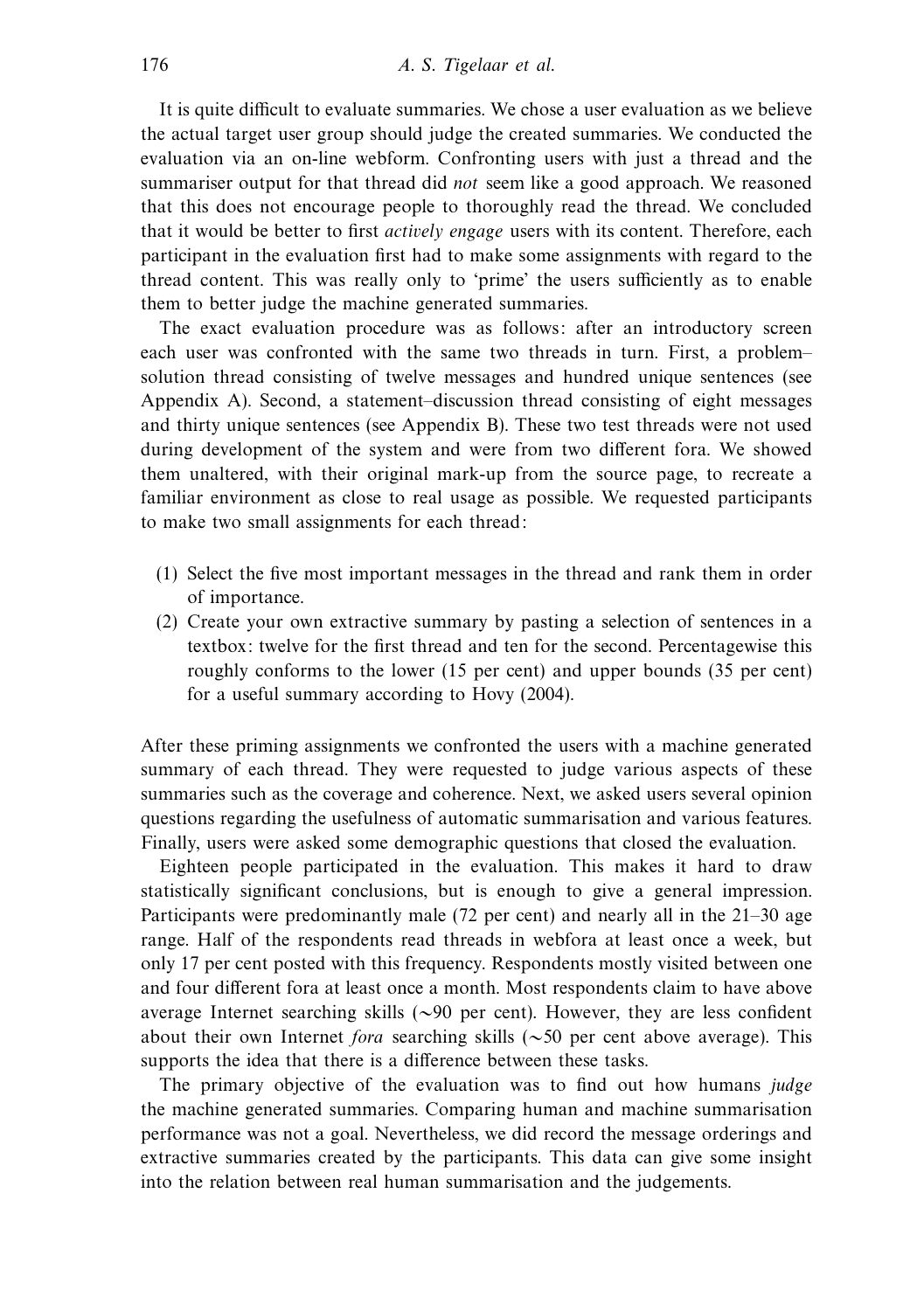Table 4. Human–human agreement and human-machine agreement for various aspects. Ranking is measured with the Kendall's tau-b  $K<sub>z</sub>$ b correlation (range  $[-1, +1]$ ). Content overlap is measured with various ROUGE variants (range [0*,* 1]). For ranking all 18 human summaries were used, whereas for overlap only 16 were used for each discussion (two outliers were removed)

| Metric<br>Discussion                              | $\mu$ Human–human                | $\mu$ Human–machine              |
|---------------------------------------------------|----------------------------------|----------------------------------|
| $K_{\tau}b$<br>ROUGE-1<br>ROUGE-2<br>ROUGE-3      | 0.557<br>0.526<br>0.357<br>0.319 | 0.374<br>0.375<br>0.203<br>0.176 |
| 2<br>$K_{\tau}b$<br>ROUGE-1<br>ROUGE-2<br>ROUGE-3 | 0.584<br>0.640<br>0.502<br>0.469 | 0.683<br>0.592<br>0.409<br>0.371 |

The machine summarisation algorithm produces a weight for each message in each thread. Based on this score, messages can be ranked by importance. The participants directly ranked the messages in each thread. We wanted to find out the degree of resemblance between the machine ranking and the rankings produced by the participants. We used Kendall's tau-b correlation score to compare the human and machine rankings. This score is defined as follows (Agresti 2002):

$$
K_{\tau}b(C,D,T_1,T_2) = \frac{\#C - \#D}{\sqrt{(\#C + \#D + T_1) \cdot (\#C + \#D + T_2))}}
$$
(10)

where C is the set of concordant pairs between two rankings  $R_1$  and  $R_2$ ; D is the set of discordant pairs;  $T_1$  is the number of ties only in ranking  $R_1$  and  $T_2$  is the number of ties only in ranking  $R_2$ . The score is in the range  $[-1, +1]$ . A negative score indicates the two rankings are inversely related. The maximum positive score denotes the two rankings are identical. Whereas a score of 0 means no correlation exists.

We first compared the rankings for each discussion among humans by leaving one ranking out. This ranking was used to calculate the average Kendall's tau-b score against the remaining human rankings. The same approach was used to compare humans and the machine. This time comparing against the machine ranking instead of the human one left out. We only asked participants to rank the five most important messages. Therefore, the remaining messages, seven for the first discussion and three for the second, are all tied at rank six. Results are shown on the first row of Table 4 for each discussion.

For both discussions the machine ranking positively correlates with the human rankings on average. Especially for the second discussion the correlation is quite strong. The humans agree more with the machine ranking for this discussion than with each other. However, this discussion was also shorter than the first. We also observed that many people agree on what the most important message is in the thread. However, the agreement becomes lower as the rank decreases.

The machine produced an extractive summary for each of the two threads. We asked participants to do exactly the same. We wondered how similar the machine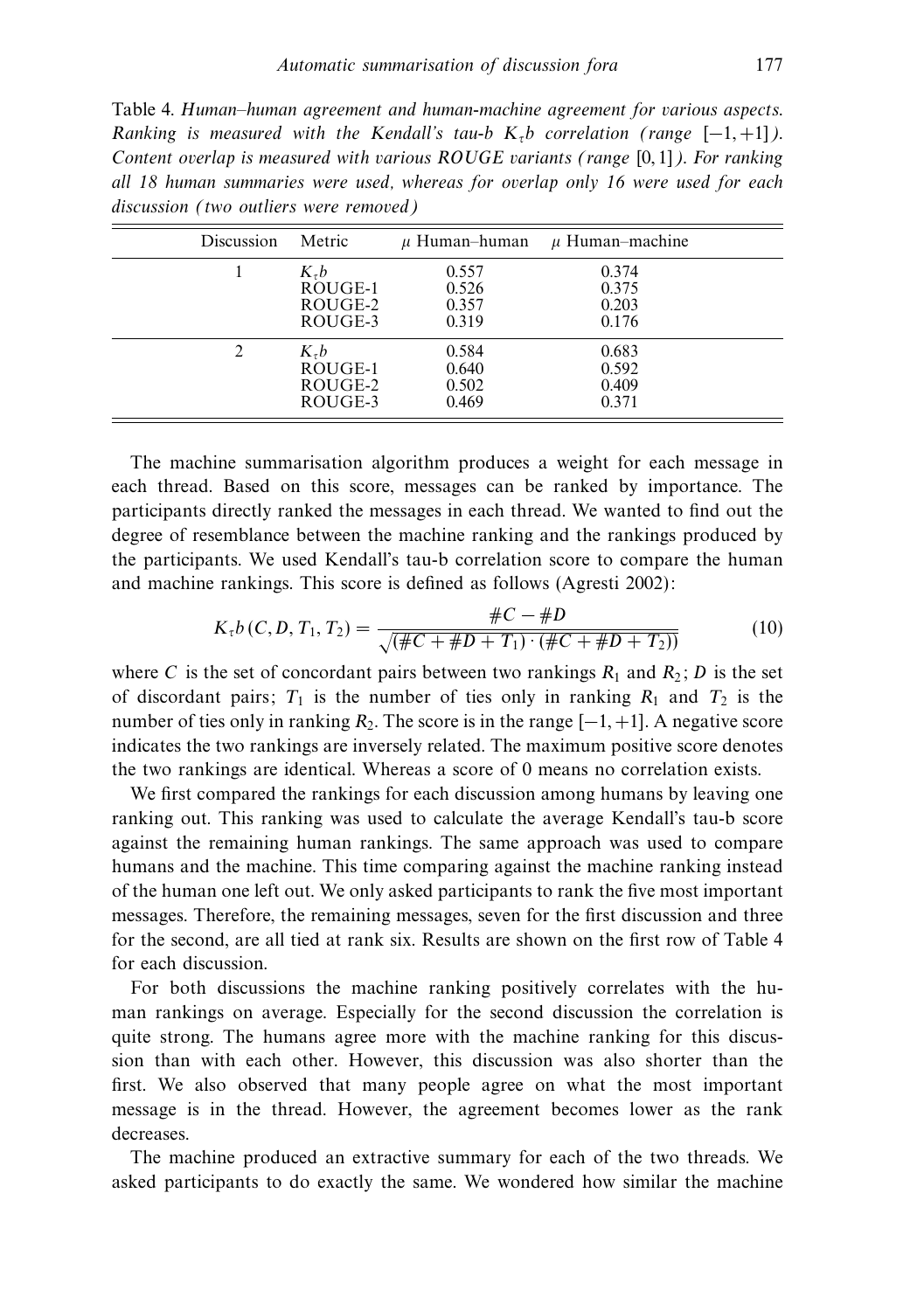produced summary of each thread is to the human summaries. All summaries have the same length restriction. Therefore, we are comparing the recall of the machine with that of the human participants. Hence, we used the Recall-Oriented Understudy for Gisting Evaluation (ROUGE) overlap metric to compare the extractive summaries, which we interpreted as follows (Lin 2004):

$$
ROUGE(c, R, n) = \frac{\sum_{r \in R} \# (gram(r, n) \cap gram(c, n))}{\sum_{r \in R} \# gram(r, n)}
$$
(11)

where  $c$  is the candidate summary;  $R$  the set of reference summaries and  $n$  the n-value for n-gramming. The *gram* (*a, n*) function yields the n-grams for text a.

To compare the extractive summaries we did two leave-one-out tests for each discussion. First, in the human–human test, one human summary was left out and used as candidate summary, the remaining summaries formed the reference set. This process was repeated for each human summary and the resulting ROUGE scores were averaged. The outcome gives an impression of the extent to which humans agree with each other on the summary content. The second test was the humanmachine test which also leaves each human summary out once. However, here the machine summary was used as candidate instead of the left-out human summary.

Table 4 shows the results for each discussion in the second to fourth rows. Note that we only used sixteen of the eighteen human summaries, since two summaries did not meet the length and content criteria we set. Scores shown are for ROUGE-1 (unigram), ROUGE-2 (bigram) and ROUGE-3 (trigram) overlap (values of n of 1, 2 and 3 in (equation 11)). If the scores seem high, remember that participants were asked to create an extractive summary and not to rephrase content, in essence 'pasting' sentences of the original discussion.

The first discussion seems more troublesome for humans than the second. A similar pattern can be observed for the machine. However, the machine performs much worse on the first discussion. Still, in the second discussion it achieves about 84 per cent of the human score on average, which is good. However, keep in mind that the second discussion thread was smaller and that its summary was allowed to be larger relative to its total size.

We made several observations regarding the human summaries: participants ordered the sentences in a non-chronological way with respect to the order in the original thread. The automatic summariser does not do this. Similar to the message ordering, we saw agreement among participants. This time on the few most important sentences in the thread based on the sentence selection frequency. However, frequently selected messages in the ordering task did not get a proportionally higher amount of selected sentences in this second task. This supports the idea that the PMR alone is not enough to distribute sentence weight. Hence, the addition of the PT factor is justified.

So, what are the judgements of the participants themselves: what did they think of the machine generated summary for each of the two threads? This is shown in Figure 4. We asked users to grade the machine summaries, as if judging summaries created by students, on a ten-point scale. A one is very bad, a six is sufficient and a ten is considered excellent. The summary of the first thread was rated with a 5.89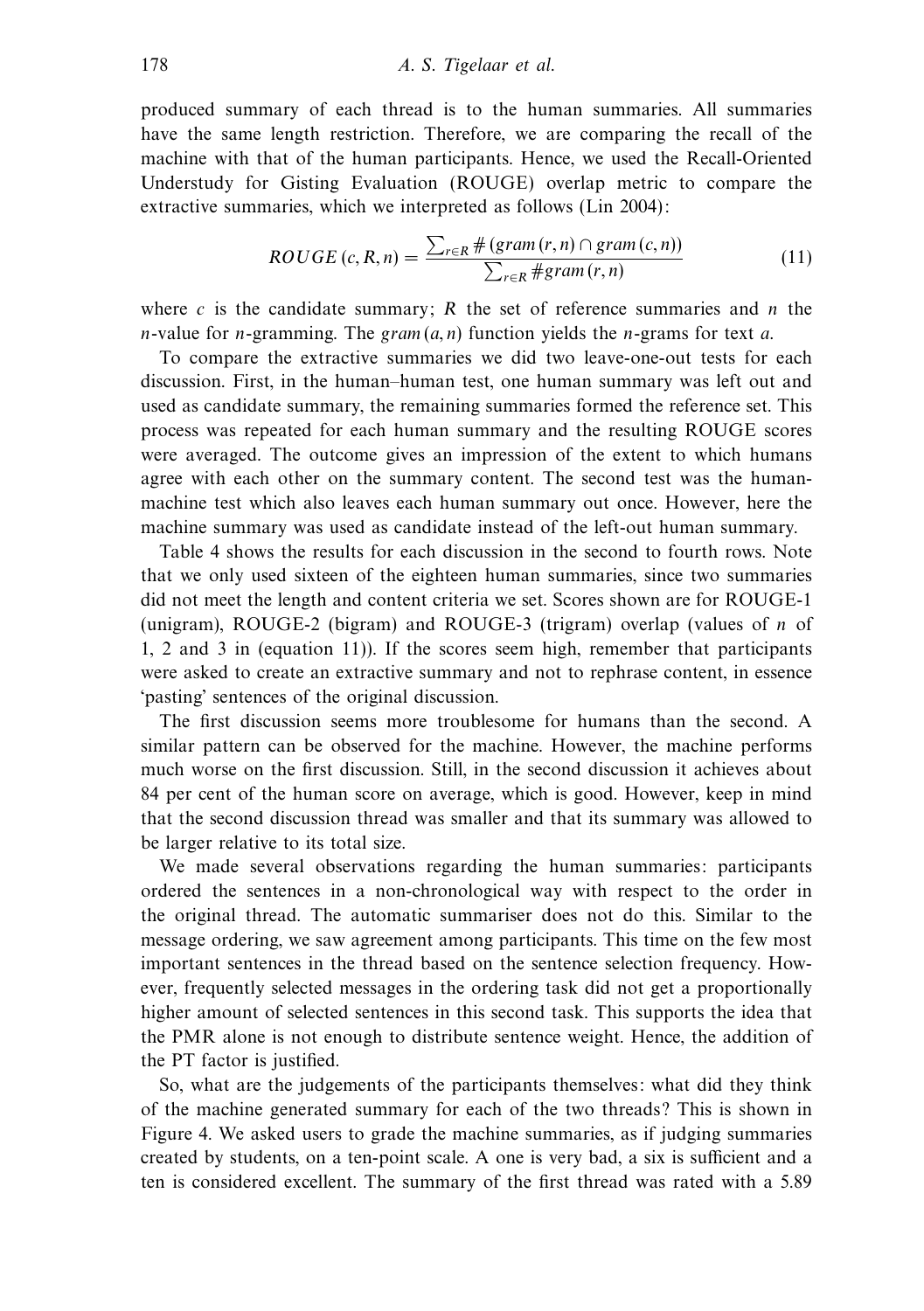

Fig. 4. Automatic summary grades  $(n = 18 \cdot 2)$ . Grades were given for the first discussion  $D_1$  and second discussion  $D_2$  on a scale from one (low) to ten (high). A six is considered sufficient.



Fig. 5. Automatic summary user judgements ( $n = 18 \cdot 4$ ). Coverage and coherence were judged for discussions  $D_1$  and  $D_2$  on a scale from one (bad) to five (good).

average score (median 6), the second was rated with a 6.83 (median 7). Note that for most users it took about 15 minutes to manually make an extractive summary of a thread. The developed prototype does this in several seconds.

We asked users to rate the coverage and coherence of the summaries on a five-point scale. Figure 5 shows that users rated coherence higher than the coverage.

Most respondents, 95 per cent, indicated an automatic thread summariser as either a useful or very useful tool. Half of the respondents would use the summariser every now and then, the other half would use it regularly or always when visiting fora. This is promising and shows there is genuine interest in the developed technology as well as a potential user base.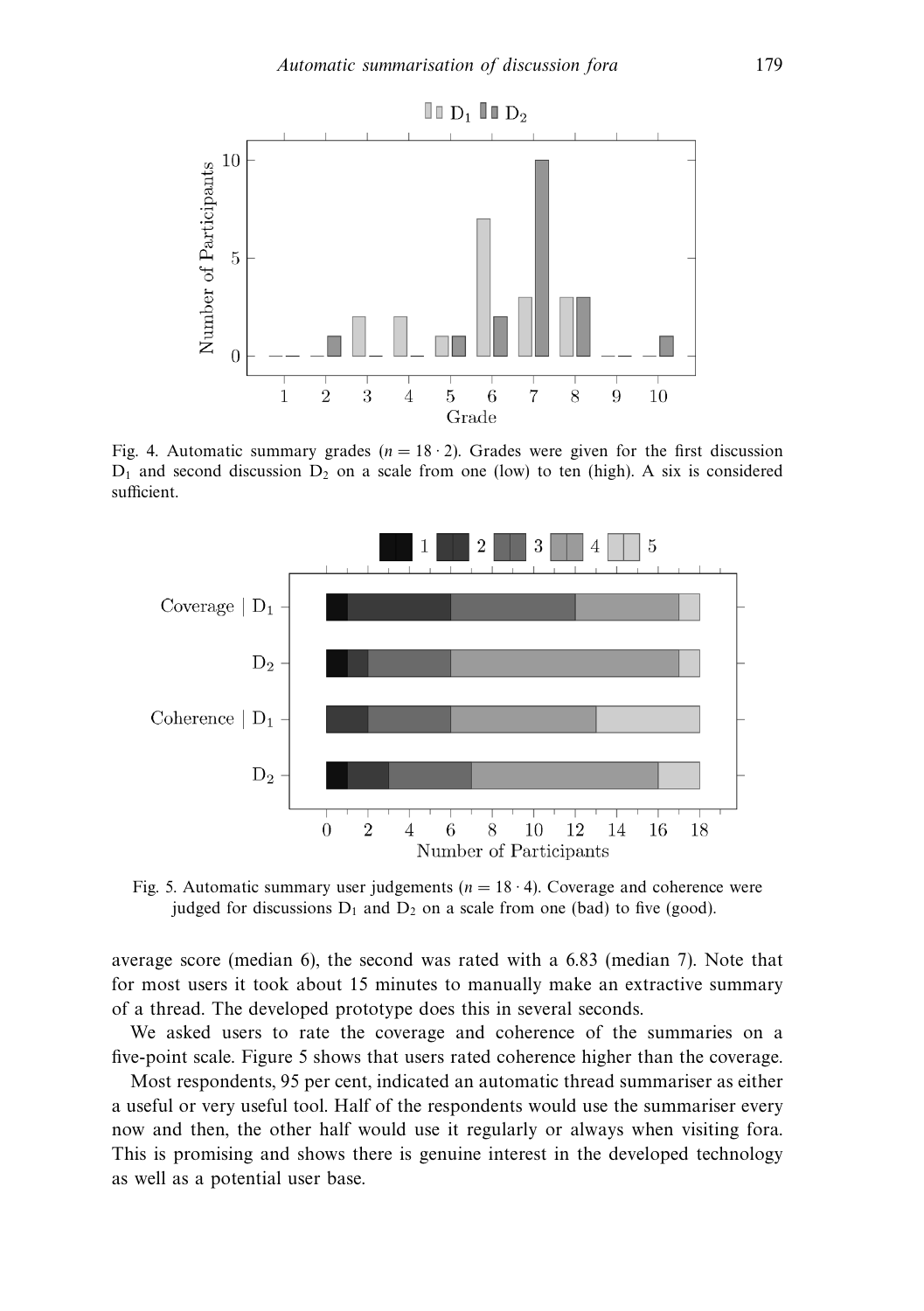#### **7 Conclusion**

This paper shows a promising way to build automatic summaries of threads. We used a combination of heuristics and traditional Natural Language Processing technologies. Core parts of the presented methodology rely on existing metadata in threads. We have developed heuristics for recognising the referential structure between messages in threads, for filtering messages and for recognising the importance of contributions of authors. Finding sentence types and linking questions and answers aided sentence selection. Finally, we combined everything into one summarisation algorithm, implemented in a prototype system.

The performance of modules of the prototype system, that we could evaluate on external datasets, is on par with the state-of-the-art performance for Dutch. Results of the evaluation of the prototype system show promise. Little can be concluded about the thread types, this requires more quantitative evaluation. The grades can be subjectively interpreted as acceptable. However, we can objectively see from Kendall's Tau-b and ROUGE scores that the summariser does a fair job with message ranking and sentence selection compared with humans. Even though user judgements scores show that the coverage could be improved, the scores for coherence are high. This suggests that presenting the summary as a dialogue with anaphoric references expanded is a good approach.

Nevertheless, room for improvements exists and several aspects deserve more attention. In our opinion, the ideas behind question-answer coupling are sound, but a more generic, less domain data dependent, solution would be useful. Speech act analysis may be a good starting point for this. For sentence selection the fallback interleaving heuristic is a bit basic. The approach used for message filtering works well and correctly identifies messages with poor formatting characteristics by using the Message Formatting Score (MFS). However, the usage of Average Word Length and Sentence Length is not so fruitful in hindsight. The MFS almost always already identifies messages picked out by deviations of these length statistics.

The summarisation approach in its entirety has been tested only on a limited number of threads of specific types. To what extent this generalises to other threads is an open question. However, this research paints a clear picture of what is important in forum discussions. We conclude that creating automatic summaries of on-line discussions in Internet fora in the way presented in this paper is a promising idea. People that use fora can use it as an effective time saving technology. A good next step would be investigating this further by creating annotations on larger datasets with many participants. The outcome can be used for refining the heuristics and, possibly, for finding new patterns.

## **Acknowledgements**

Thanks goes to Ruben Wassink for his thorough review of the thesis that forms the basis for this paper. We also thank Maarten Fokkinga, Marco Gerards, Paul Bakker, Dirk Heylen, Mariët Theune, Anton Nijholt, Maurice van Keulen and Gert Bolmer for their comments.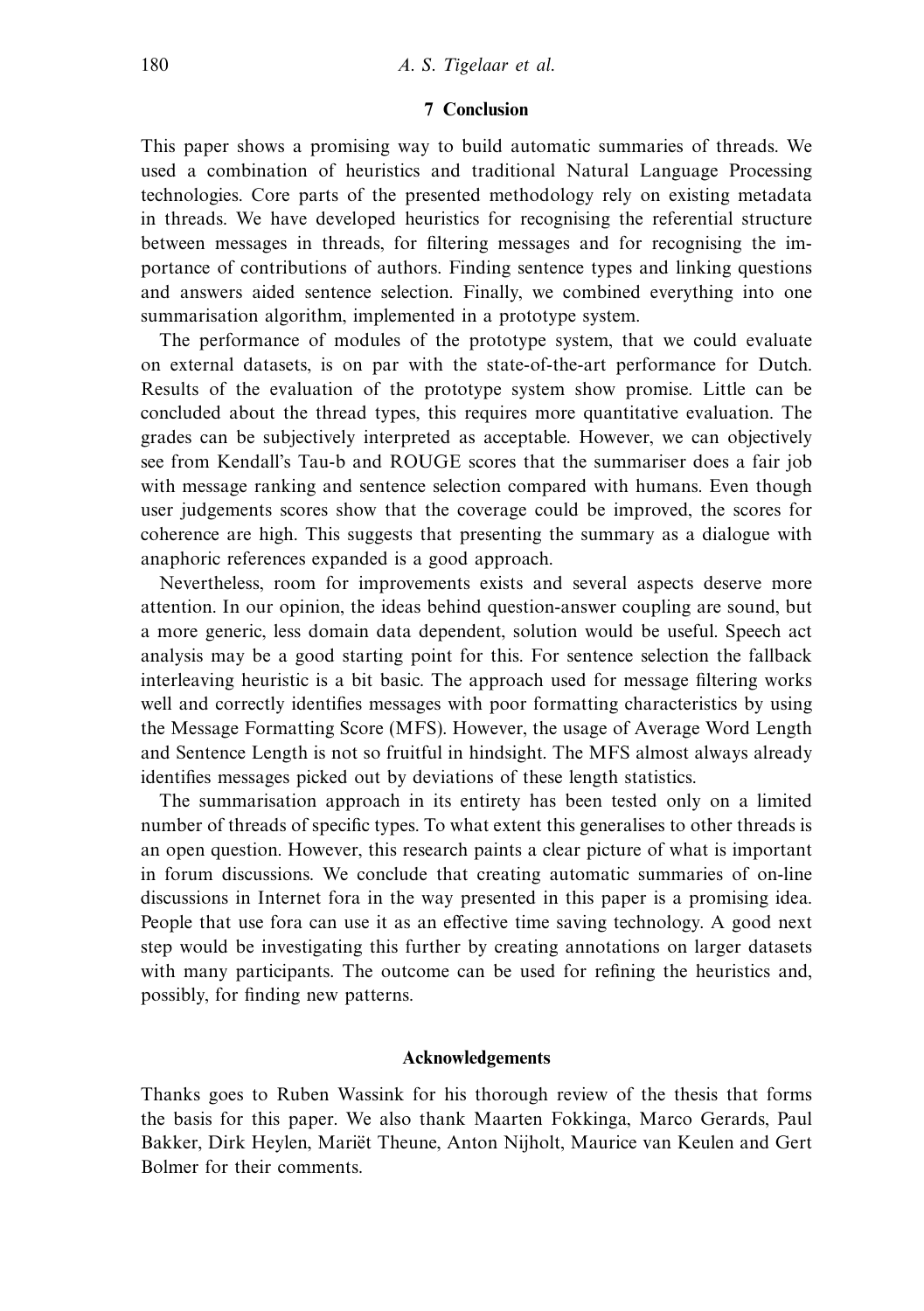#### **References**

- Agresti, A. 2002. Categorical Data Analysis, p. 68, 2nd ed. New York: Wiley-Interscience.
- op den Akker, R., Hospers, M., Kroezen, E., Nijholt, A., and Lie, D. 2002. A rule-based reference resolution method for dutch discourse analysis. In Proceedings of International Symposium on Reference Resolution in NLP, Alicante, Spain, pp. 59–66.
- Baldwin, T., Martinez, D., and Penman, R. B. 2007. Automatic thread classification for linux user forum information access. In Proceedings of ADCS, Melbourne, Australia, pp. 72–9.
- Bird, S., Klein, E., and Loper, E. 2008. Natural language processing in python. http: //nltk.sourceforge.net/index.php/Book (Draft Version 0.9.2).
- Bogers, T. 2004. Dutch Named Entity Recognition: Optimizing Features, Algorithms, and Output. Master's thesis, University of Tilburg.
- Bouma, G., van Noord, G., and Malouf, R. 2000. Alpino: wide-coverage computational analysis of Dutch. In Proceedings of CLIN, Tilburg, The Netherlands, pp. 45–59.
- Carenini, G., Ng, R. T., and Zhou, X. 2007. Summarizing email conversations with clue words. In Proceedings of WWW, Banff, AB, Canada, pp. 91–100.
- Coleman, M., and Liau, T. L. 1975. A computer readability formula designed for machine scoring. Journal of Applied Psychology **60**(2): 283–84.
- Dalli, A., Yunqing, X., and Wilks, Y. 2004. FASIL Email summarisation system. In Proceedings of COLING, Geneva, Switzerland, pp. 994–1001.
- van Deemter, K., and Kibble, R. 2000. On coreferring: coreference in MUC and related annotation schemes. Computational Linguistics **26**(2): 629–37.
- DuBay, W. H. 2004. The principles of readability. Technical Report, Impact Information. http://www.impact-information.com/impactinfo/readability02.pdf.
- van Eynde, F. 2004. Part of Speech Tagging en Lemmatisering van het Corpus Gesproken Nederlands. Centre for Computerlinguistics, Catholic University of Leuven.
- Farell, R. 2002. Summarizing electronic discourse. International Journal of Intelligent Systems in Accounting, Finance & Management **11**: 23–38.
- Farell, R., Fait-weather, P. G., and Snyder, K. 2001. Summarization of discussion groups. In Proceedings of CIKM, Atlanta, GA, pp. 532–34.
- Feng, D., Shaw, E., Kim, J., and Hovy, E. 2006. Learning to detect conversation focus of threaded discussions. In Proceedings of HLT-NAACL, New York, pp. 208-15.
- Francis, W. N., and Kûcera, H. 1979. Brown corpus manual. http://icame.uib.no/brown/ bcm.html
- Hoste, V., and Daelemans, W. 2005. Learning Dutch coreference resolution. In Proceedings of CLIN'04, Leiden, The Netherlands.
- Hoste, V., and van den Bosch, A. 2007. A modular approach to learning Dutch co-reference resolution. In *Proceedings of WAR I*, Bergen, Norway, pp. 51–75.
- Hovy, E. 2004. The Oxford Handbook of Computational Linguistics: Text Summarization, chapter 32, pp. 583–98. Oxford, UK: Oxford University Press.
- Hovy, E., Hermjakob, U., and Ravichandran, D. 2002. Qtargets used in webclopedia. http://www.isi.edu/natural-language/projects/webclopedia/Taxonomy
- Jurafsky, D., and Martin, J. H. 2000. Speech and Language Processing: An Introduction to Natural Language Processing, Computational Linguistics and Speech Recognition, p. 340. Upper Saddle River, NJ: Prentice-Hall.
- Kim, J., Chem, G., Feng, D., Shaw, E., and Hovy, E. 2006a Mining and assessing discussions on the web through speech act analysis. In Proceedings of ISWC, Athens, GA.
- Kim, J., Chem, G., Feng, D., Shaw, E., and Hovy, E. 2006b Modeling and assessing student activities in on-line discussions. In Proceedings of AAAI EDM. Boston, MA.
- Kiss, T., and Strunk, J. 2006. Unsupervised multilingual sentence boundary detection. Computational Linguistics **32**(4): 485–525.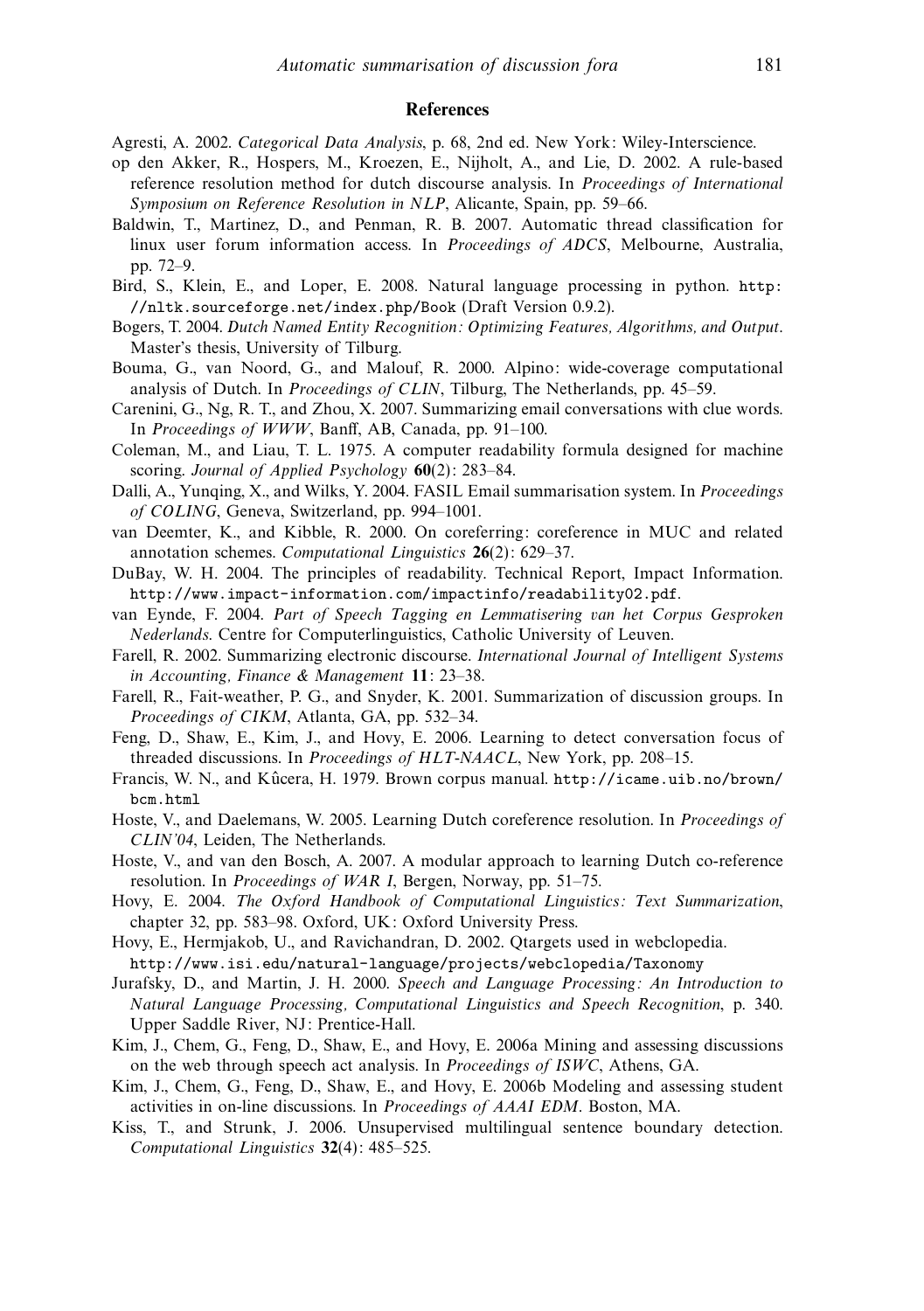- Klaas, M. 2005. Toward indicative discussion fora summarization. Technical Report UBC-CS TR-2005-04, University of British Columbia.
- Kleinberg, J. M. 1999. Authoritative sources in a hyperlinked environment. Journal of the ACM **46**(5): 604–632.
- Lam, D., Rohall, S. L., Schmandt, C., and Stern, M. K. 2002. Exploiting e-mail structure to improve summarization. In Proceedings of CSCW (Interactive Posters), New Orleans, LA.
- Lang, K. 1995. Newsweeder: learning to filter netnews. In Proceedings of ICML, Tahoe City, CA, pp. 331–39.
- Lin, C.-Y. 2004. Looking for a few good metrics: ROUGE and its evaluation. In Proceedings of NTCIR Workshop, Tokyo, Japan, pp. 1765–76.
- Manning, C., and Schütze, H. 1999. Foundations of Statistical Natural Language Processing, p. 371. Cambridge, MA: MIT Press.
- McKeown, K., Shrestha, L., and Rambow, O. 2007. Using question-answer pairs in extractive summarization of email conversations. In Proceedings of CICLing, Mexico City, Mexico, pp. 542–50.
- Mitkov, R. 1999. Multilingual anaphora resolution. Machine Translation **14**(3–4): 281–99.
- Rambow, O., Shrestha, L., Chen, J., and Lauridsen, C. 2004. Summarizing email threads. In Proceedings of HTL/NAACL Short Papers, Boston, MA, pp. 105-8.
- Ratcliff, J. W., and Metzener, D. M. 1988. Gestalt: an introduction to the Ratcliff/Obershelp pattern matching algorithm. Dr. Dobbs Journal, 7, p. 46.
- Rienks, R. 2007. Meetings in Smart Environments: Implications of Progressing Technology. Ph.D. thesis, University of Twente.
- Sang, E. T. K. 2005. Language-independent named entity recognition. http://www.cnts.ua. ac.be/conll2002/ner/
- Schuth, A., Marx, M., and de Rijke, M. 2007. Extracting the discussion structure in comments on news-articles. In *Proceedings of CIKM/WIDM*, Lisbon, Portugal, vol. 123, pp. 97–104.
- Stegeman, L. 2007. Hammer tagger. http://wwwhome.cs.utwente.nl/~infrieks/stt/stt. html
- Wan, S., and McKeown, K. 2004. Generating overview summaries of ongoing email thread discussions. In Proceedings of COLING, Geneva, Switzerland, pp. 549–56.
- Weimer, M., Gurevych, I., and Mühlhäuser, M. 2007. Automatically assessing the post quality in online discussions on software. In Proceedings of ACL Demo and Poster Sessions, Prague, Czech Republic, pp. 125–28.
- Zechner, K. 2002. Automatic summarization of open-domain multiparty dialogues in diverse genres. Computational Linguistics **28**(4): 447–485.

#### **Appendix A: First discussion**

This discussion is started by author w who is currently considering dropping out of university and looking for a job with his previously obtained diploma. He posts to a forum to get the opinions of others on the possibility of jobs with his diploma. This is a thread of Problem–Solution type. The original thread title is 'Working in ICT with senior secondary vocational education (in ict system administration)'.

## *Messages*

The following listing shows all source message in chronological order. The original thread was in Dutch, so the messages were translated to English. In the translation as much of the original wording and casing is preserved as possible, this includes subtle errors. In the original experiment the discussion was shown in full mark-up as used on the source forum. This listing merely shows the message text.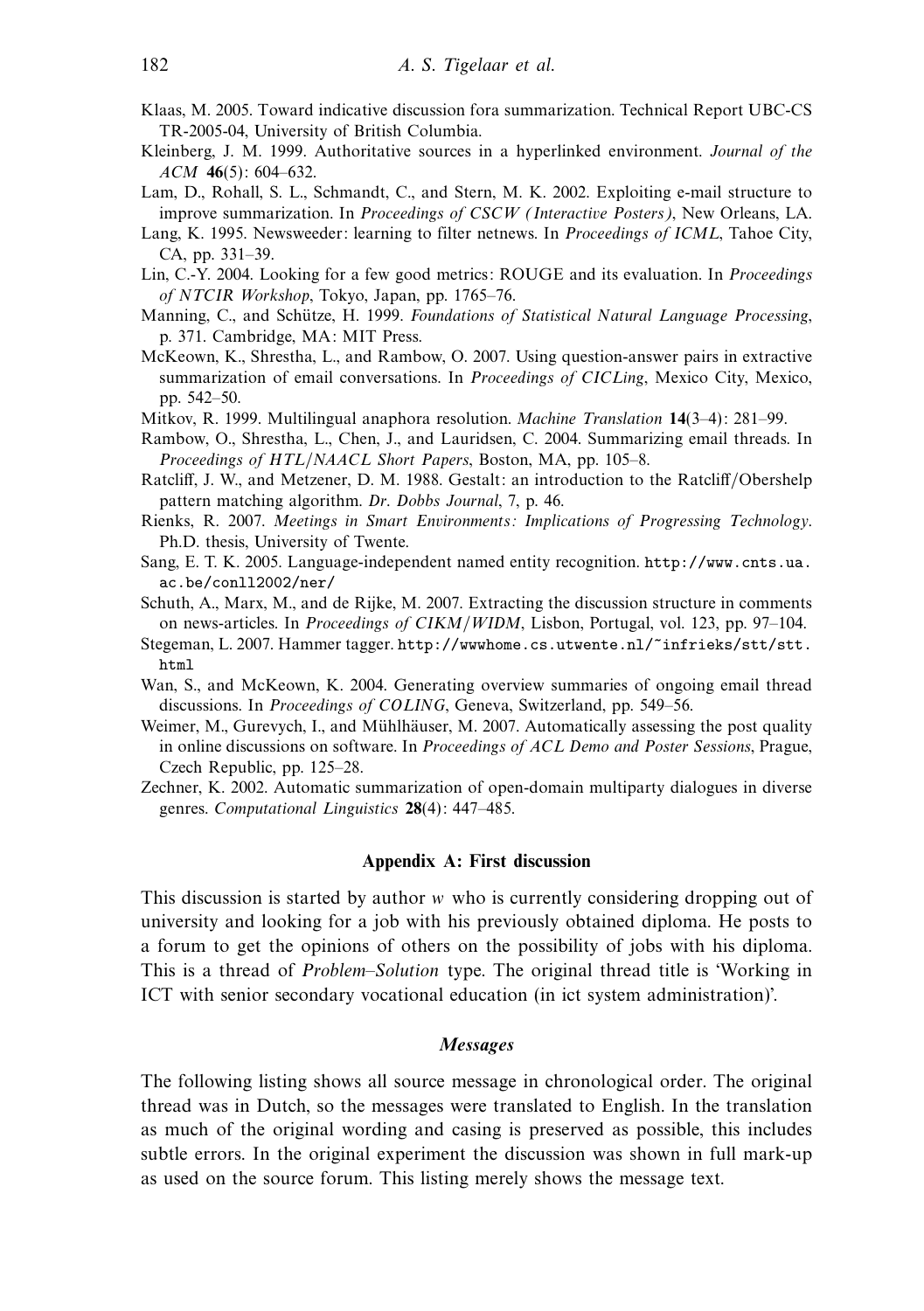*w*<sup>1</sup> I completed my senior secondary vocational education ICT system administration last year. I am studying on the polytechnic university, but this is not going so well. My question is: How much work is there at the level of ICT system administrator? Are there people who started working after their senior secondary vocational education?

– What kind of employers are feasible (peak, call2 ?)

– What is a normal starter salary?

– What possibilities are there for further schooling while working?

Who started working after their senior secondary vocational education and how do you like it? What is your job? What does a working day look like? (extra pay?)

*n*<sub>1</sub> For salary and secondary employment conditions look at the topic 'What' salary does an ICT worker get on average? (part 7)'.

> I think that it should be easy to find a job, put your CV on monsterboard or something like that, plenty of people who will invite you for a job interview (even when I started with the polytechnic university after finishing my senior secondary eduction, employers were keen on hiring system administrators).

*i*<sub>1</sub> \*cut recruitment\*

Welcome to this forum. As you can read in the Work & Income - Policy: any form of recruitment / head hunting is forbidden on this forum.

 $m_1$  Currently the market is good for job seekers. I put my cv on nybank two weeks ago and my phone was ringing off the hook.

> If you join a secondment company, you will likely be working at a customer for some time (depending on your education level and experience). Sometimes the duration is six months, sometimes shorter and naturally: sometimes longer. Often your employer will offer a range of courses and exams (keep into account your student debt though).

> What a working day looks like depends on the customer:) Getting out of bed, working and going home, same as any other job: P Salary differs for each employer.

> There are plenty of positions for junior system administrators, help desk and workplace management. Take a look at the job advertisement sites.

 $r_1$  [Cites message  $w_1$  partially: 'I completed my senior secondary vocational education in ICT system administration last year.']

> Question: What certification did you obtain in those 4(?) years? The study you mention is from 'before my time';)

*r*<sup>2</sup> [Cites message *m*<sup>1</sup> partially w/o quote mark-up: 'There are plenty of positions for junior system administrators, help desk and workplace management. Take a look at the job advertisement sites.']

> The junior system administrators are currently situated India and Poland... It will be difficult to join them as a new colleague I am afraid : Via secondment it should be easy to get a job though . . .

*a*<sub>1</sub> Put your cv on-line and you will find out. I also have the same education, and my phone was ringing off the hook. Everywhere I went for an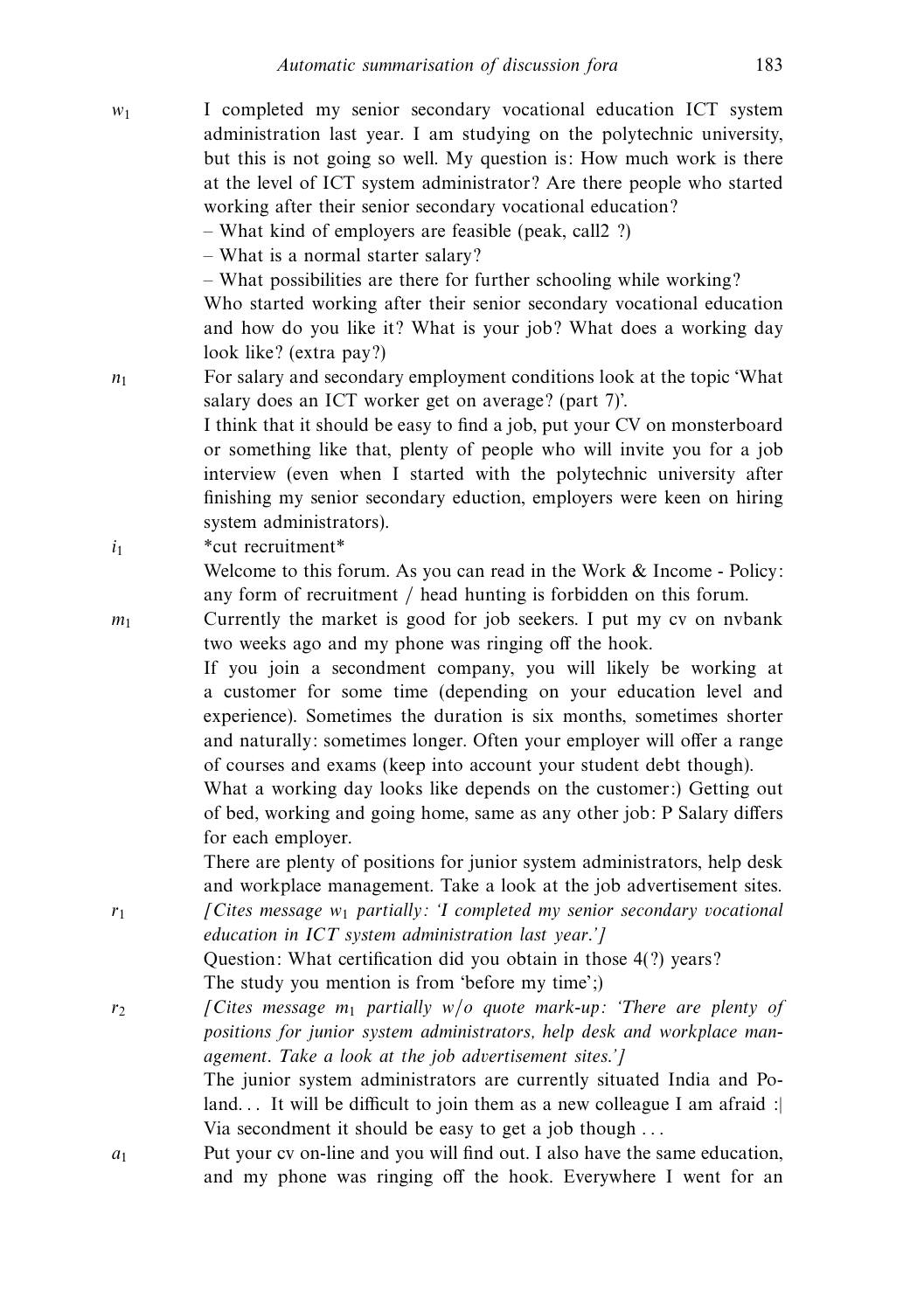| 184            | A. S. Tigelaar et al.                                                                                                                                                                                                                                                                                                                                                                                                                                                       |
|----------------|-----------------------------------------------------------------------------------------------------------------------------------------------------------------------------------------------------------------------------------------------------------------------------------------------------------------------------------------------------------------------------------------------------------------------------------------------------------------------------|
|                | interview I arrived and so I could pick from among 4 jobs. Salary is<br>around 1,600–1,800 or so.<br>Whether further schooling is possible depends on the company, you can<br>discuss it with them. For example, they pay for my certificates.                                                                                                                                                                                                                              |
| $w_2$          | [Cites messages $r_1$ partially: '[] What certification did you obtain in<br>those $4(?)$ years?'. The study you mention is from 'before my time';)]<br>No certification. Yes, I completed itil and ecdl as subjects at school.                                                                                                                                                                                                                                             |
| $r_3$          | Do you know if you want to learn more or want to work? Difficult<br>choice  An academic degree opens up a lot more opportunities,<br>especially later in your career<br>A first job in ICT is not really a challenge for you I think.<br>Do you have a job in mind that you think you'd like?                                                                                                                                                                               |
| $u_1$          | I started with the same education as you at TTP. It is possible for me to<br>pursue MCSE, Cisco, et cetera. degrees.<br>If you want I can put you in contact                                                                                                                                                                                                                                                                                                                |
| c <sub>1</sub> | [Cites message $w_1$ in full]<br>- What kind of employers are feasible (peak, call2?)<br>Plenty of secondment companies are eager to get new employees. Don't<br>you worry, finding a job in ICT with such a diploma will be easy.<br>$-$ What is a normal starters salary?                                                                                                                                                                                                 |
|                | between 1,600 and 1,700 is not unrealistic<br>- What possibilities are there for further schooling while working?<br>Every decent company offers its employees possibilities for training and<br>certification to improve their job performance and to enable promotion<br>to a higher job. If you are going to work in the executive branch of ICT<br>(meaning: without the word 'manager' in your job title) you will always<br>need to keep learning. It is unavoidable. |
|                | who started working after their senior secondary vocational education and<br>how do you like it?<br>3 years ago I went into industry with my senior secondary vocational<br>diploma. Started at a service desk, one and a half years ago, and I like<br>it a lot.                                                                                                                                                                                                           |
|                | What is your job?<br>After one and a half year service desk I was promoted to chief network<br>administrator<br>What does a working day look like?<br>Get up, drive to work, drink coffee, work a little bit, lunch, work a little<br>bit, dinner, work a little bit more, drive home, enjoy your free evening                                                                                                                                                              |
| $h_1$          | without homework:)<br>[Cites message $w_1$ in full]<br>- What kind of employers are feasible (peak, call2 ?)<br>Indeed, via secondment companies it should be easy to find a job, it is<br>not infeasible to start there even though your salary will not be that high.<br>Don't pay too much attention to the vacancies on monsterboard where<br>they demand a whole list of software knowledge and experience, just put                                                   |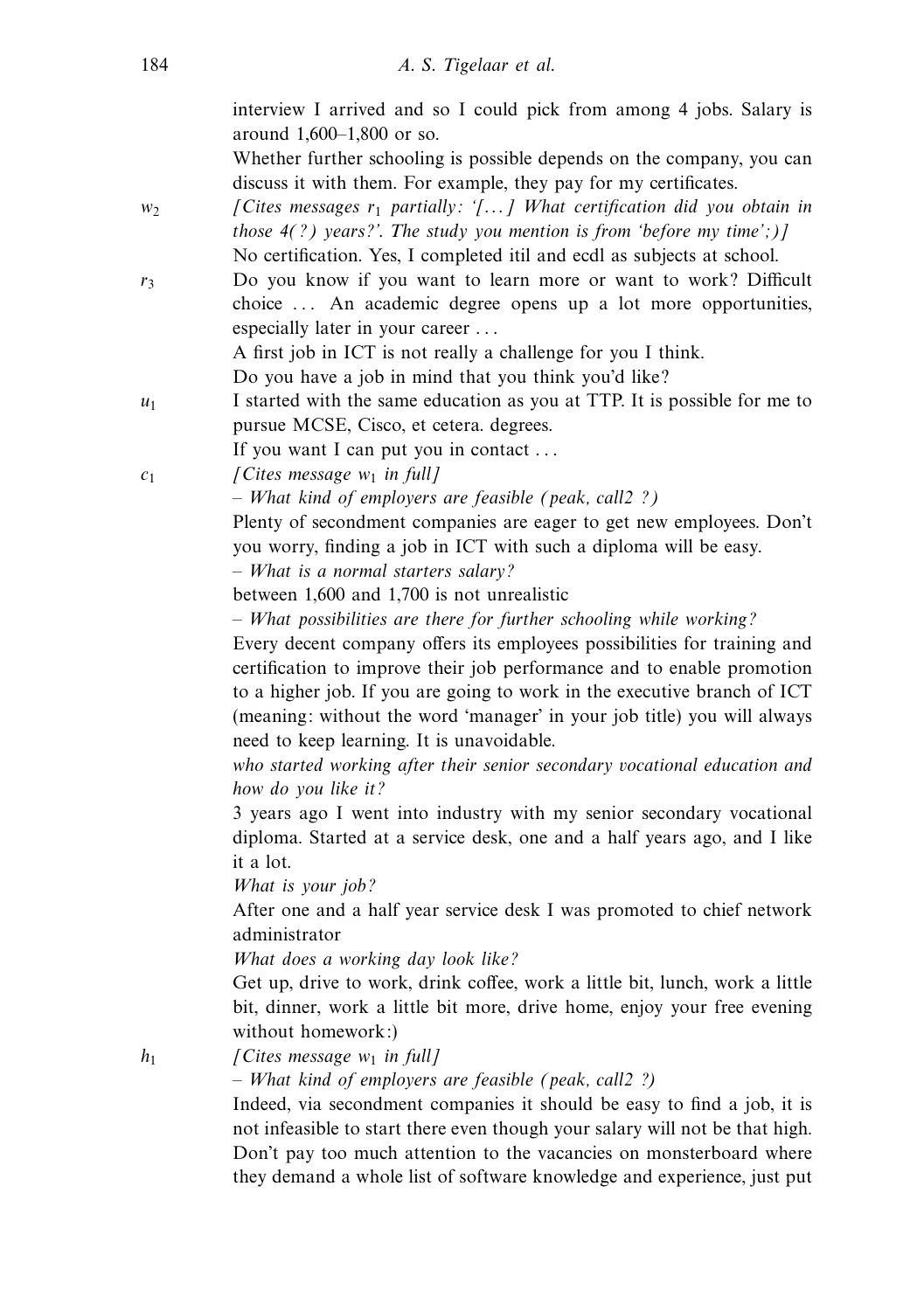your cv on monsterboard and keep your phone on for a day. Guaranteed that, as ict-er of your level, your phone will be ringing constantly due to companies that want to recruit you.

– What is a normal starters salary?

I started last year with 1,400 gross as workplace manager, it has become 1,500 and starting next month it will be 1,600 if everything goes as planned.

– What possibilities are there for further schooling while working?

As much as you want, every decent company offers enough possibilities to keep learning, usually in the form of certificates, etc.

who started working after their senior secondary vocational education and how do you like it?

I tried university for a year, but I dropped out because I wanted to relocate and did not like to start afresh at a new school, etc., and so I started working and I do not regret it.

What is your job?

Workplace management at a large energy supply company.

What does a working day look like?

Drive to work, park the car, start laptop, get coffee, check e-mail, check the forum, read fok. Start planning, etc., check what incidents there are that day which I need to take care of. Solve incidents, etc., after that update / close the tickets and so on, thereafter continue until the day is over. On days like these I also regularly go to the coffee machine and have a friendly chat with people that are on the way there. It generally is a relaxed job. Sometimes it can be rather stressful, but that does not occur regularly. I will be here for another two months, I'll try to get some new certificates during this time so that I can transfer to more interesting assignments after this one.

(extra pay?)

Travel allowance if you use your own car to drive.

## *Properties and structure*

Figure 6 shows the discovered structure of the thread. The discussion is 'wide', meaning that the first post yields many reactions. Most positional relevance is assigned to the first post  $w_1$ , the deeper part of the discussion between w and r and the chronologically final posts in the thread. Although  $r_2$  cites  $m_1$  in the original thread, this is not recognised, because the cited paragraph in  $r_2$  is not marked up as citation. Message  $r_2$  is linked to  $w_1$  as fallback. Table A1 shows how the *pmr* values in Figure 6 were determined. See equation (1) in Section 3.2 for the pmr formula.

Table A2 shows other properties of authors and messages in the first thread. The numbers shown are based on the Dutch version of the thread, not the English translation. However, the MFS and *pmrnorm* are exactly the same for the English version, since these are language independent measures. The *ptnorm* is approximately the same, since it is partially based on the number of words in a message which may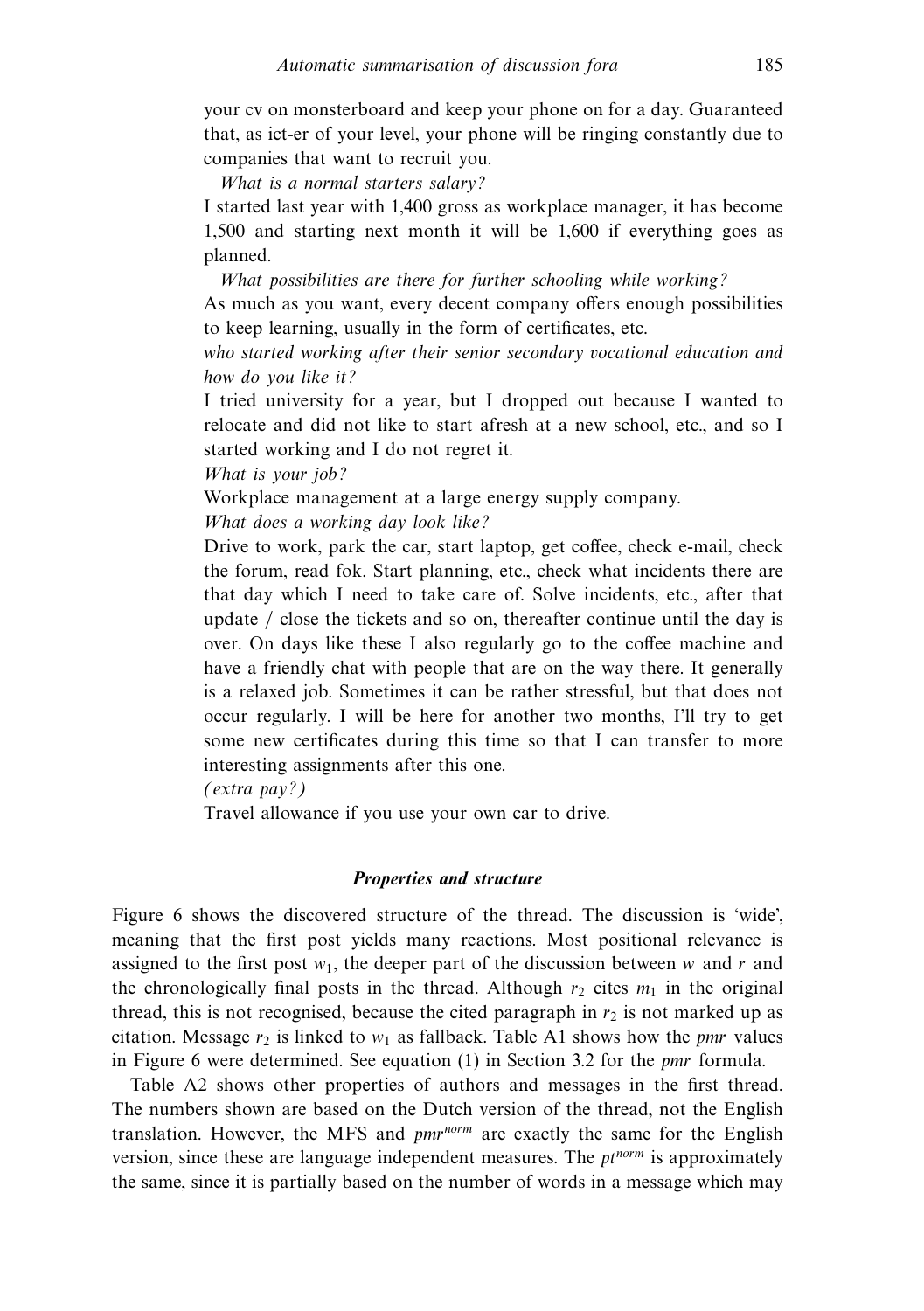Table A1. Calculation of pmr values for the first discussion. Each term in the pmr formula is shown as a column. The final column is the sum of the other columns and represents the final pmr value as shown in Figure 6. Messages with the same term values are shown in one row

| Message(s)                            | $\#P_m$ | $\#C_m$ | $A_m$ | $2 \cdot (H(m) - \frac{1}{2} \cdot HT)$ | $\sum_{c \in C_m}$ | pmr |
|---------------------------------------|---------|---------|-------|-----------------------------------------|--------------------|-----|
| $W_1$                                 |         |         |       | $2 \cdot (1-2) = -2$                    | 23                 | 29  |
| $n_1$ , $i_1$ , $m_1$ , $r_2$ , $a_1$ |         |         | -     | $2 \cdot (2 - 2) = 0$                   |                    |     |
| r <sub>1</sub>                        |         |         |       | $2 \cdot (2 - 2) = 0$                   | 13                 |     |
| W <sub>2</sub>                        |         |         |       | $2 \cdot (3 - 2) = 2$                   |                    |     |
| $r_3, u_1$                            |         |         | —     | $2 \cdot (4-2) = 4$                     |                    |     |
| $\mathcal{C}_1$                       |         |         | O     | $2 \cdot (2 - 2) = 0$                   |                    |     |
| $n_{1}$                               |         |         |       | $2 \cdot (3 - 2) = 2$                   |                    |     |



Fig. 6. First discussion thread structure.

differ slightly in the translation. The *pmrnorm* values are simply normalised values of those in the rightmost column of Table A1. We have omitted the Average Word Length and Average Sentence Length because they are specific to Dutch.

#### *Summary*

The requested summary size was twelve sentences. The result is shown below: source message identifiers on the left, the chosen sentence(s) from each message, numbered, on the right. Anaphoric references are shown between square parentheses.

- Title: Working in ICT with senior secondary vocational education (in ict system administration)
- $w_1$  01. I [w] completed my senior secondary vocational education ICT system administration last year. 02. I  $[w]$  am studying on the polytechnic university, but this is not going so well.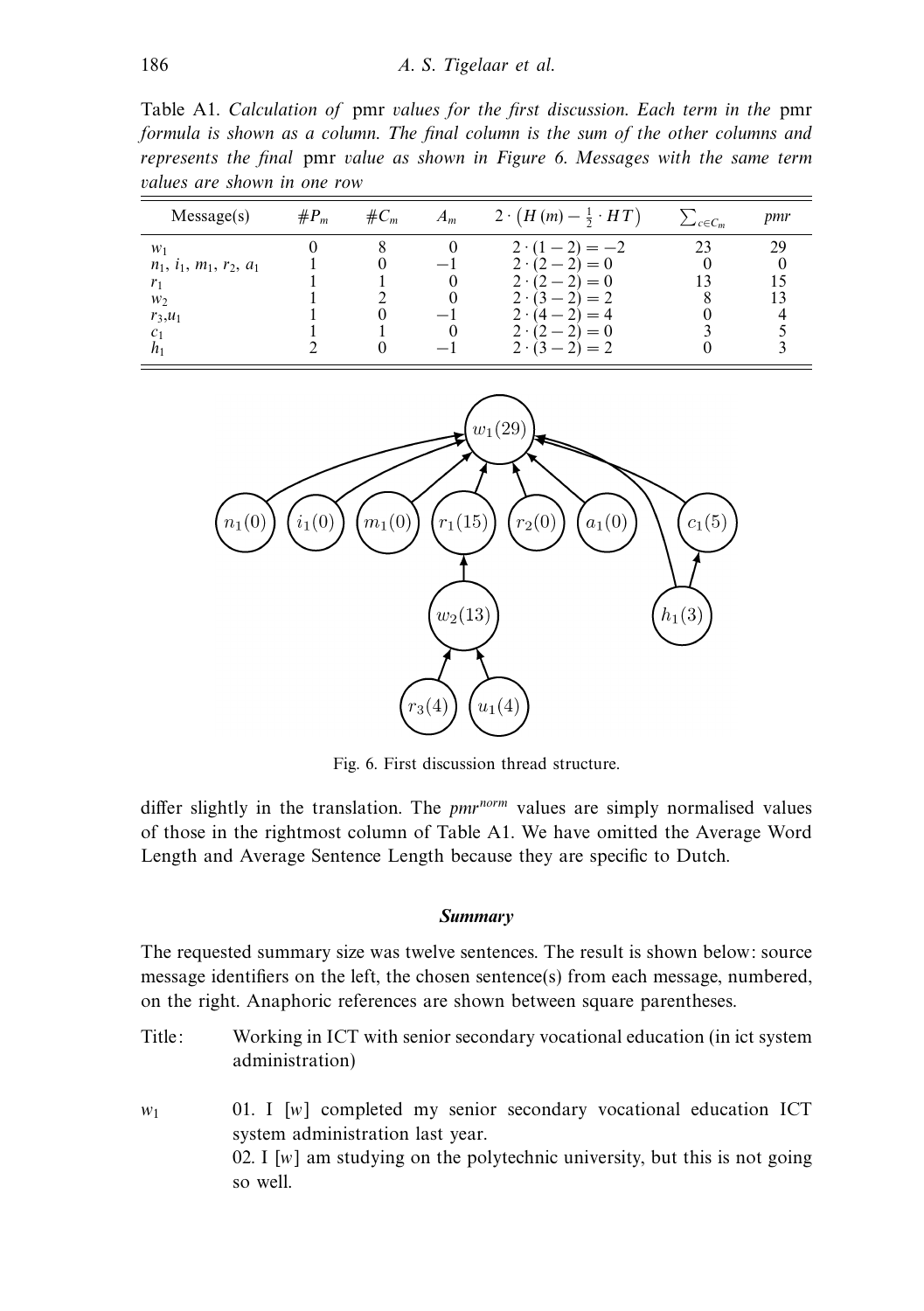Table A2. Author and message properties for the first thread including sentences assignments. The *ptnorm* values apply to authors and sum to one. The other metrics apply to individual messages. The last two columns show the number of assigned sentences assuming a twelve sentence summary. The select column shows select n sentences out of message length  $m$  as  $n/m$ . Since the left values in this column do not add up to twelve, an extra pass is made that removes sentence weight from messages. The rightmost column, labelled r, shows the final sentence count assignments. The structure of this table is the same as Table 3 in Section 5

| Author           | $pt^{norm}$ | Message        | mfs  | $pmr^{norm}$ | $pt^{msgnorm}$ | weight | select | $\mathbf{r}$     |
|------------------|-------------|----------------|------|--------------|----------------|--------|--------|------------------|
| w                | 0.14        | $W_1$          | 0.75 | 0.40         | 0.07           | 0.29   | 4/11   | $\overline{4}$   |
|                  |             | $W_2$          | 0.75 | 0.18         | 0.07           | 0.14   | 2/2    | $\overline{2}$   |
| n                | 0.07        | $n_1$          | 0.61 | 0.00         | 0.07           | 0.02   | 1/2    | 0                |
| i                | 0.05        | i <sub>1</sub> | 0.75 | 0.00         | 0.05           | 0.02   | 1/2    | $\mathbf{0}$     |
| m                | 0.08        | m <sub>1</sub> | 1.00 | 0.00         | 0.08           | 0.03   | 1/7    | $\boldsymbol{0}$ |
| r                | 0.18        | $r_1$          | 0.63 | 0.21         | 0.06           | 0.16   | 2/3    | 2                |
|                  |             | r <sub>2</sub> | 0.90 | 0.00         | 0.06           | 0.02   | 1/3    | 0                |
|                  |             | r <sub>3</sub> | 0.99 | 0.05         | 0.06           | 0.05   | 1/4    | $\boldsymbol{0}$ |
| $\mathfrak a$    | 0.05        | $a_1$          | 0.96 | 0.00         | 0.05           | 0.02   | 1/6    | $\mathbf{0}$     |
| $\boldsymbol{u}$ | 0.05        | $u_1$          | 0.92 | 0.05         | 0.05           | 0.05   | 1/3    | $\boldsymbol{0}$ |
| $\mathcal{C}$    | 0.16        | c <sub>1</sub> | 0.71 | 0.07         | 0.16           | 0.10   | 2/15   | $\overline{2}$   |
| h                | 0.22        | $h_1$          | 0.72 | 0.04         | 0.22           | 0.10   | 2/22   | $\overline{2}$   |

03. My [w's] question is: how much work is there at the level of ICT system administrator [secondary vocational education ICT system administration]?

04. who started working after their senior secondary vocational education and how do you like it?

 $r_1$  05. Question: What certification did you [w] obtain in those 4(?)

06. The study you mention is from 'before my [r's] time' ;)

*w*<sup>2</sup> 07. No certification.

08. Yes, I completed itil and ecdl as subjects at school.

 $c_1$  09. Don't you [w] worry, finding a job in ICT with such a diploma will be easy.

> 10. If you  $[w]$  are going to work in the executive branch of ICT (meaning: without the word 'manager' in your  $[w's]$  job title) you  $[w]$  will always need to keep learning.

 $h_1$  11. – What kind of employers are feasible (peak, call2 ?) 12. Indeed, via secondment companies it should be easy to find a job, it is not infeasible to start there even though your salary [a normal starters salary] will not be that high.

Why were these specific sentences selected? We give the heuristic which triggered the selection for each sentence:

- 01 Citation count (3)
- 02 Citation count (2)
- 03 Longest question sentence
- 04 Question-answer score (8)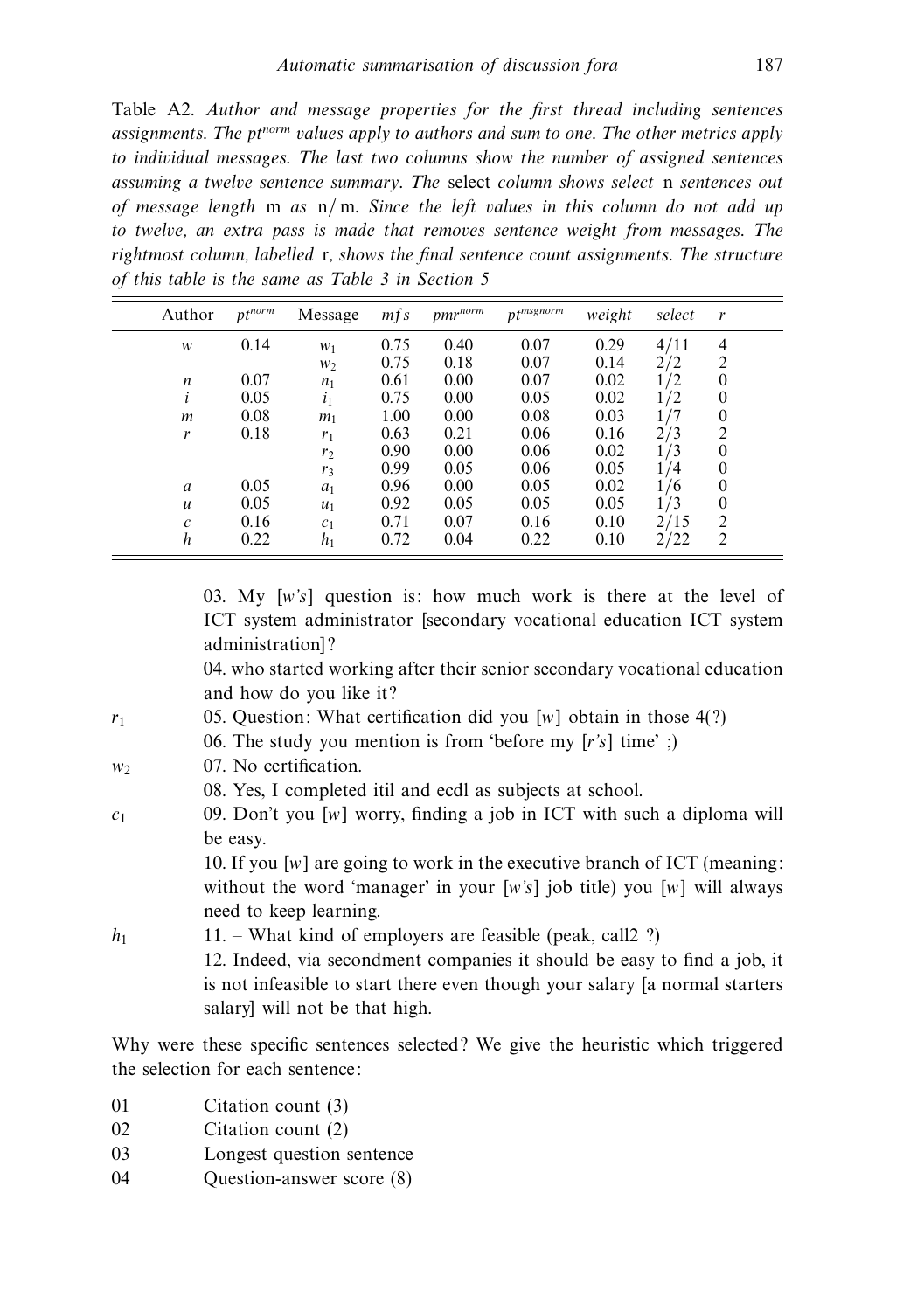| 05 | Longest question sentence |
|----|---------------------------|
| 06 | Citation count (1)        |
| 07 | Interleave                |
| 08 | Interleave                |
| 09 | Question-answer score (2) |
| 10 | Question-answer score (2) |
| 11 | Interleave                |
| 12 | Interleave                |
|    |                           |

There are some surface problems with the summary: for example in the summary part of  $r_1$  the sentence boundary is incorrectly detected, as a consequence the word 'years' is missing after '4(?)'. Also  $h_1$  repeats a sentence from the initial post which was not marked as citation. The summary contains the main question, some clarification and some concrete answers. The difficulty with this discussion is the number of questions and answers. The main question appears to be whether there is sufficient work at the level of w. The last line in the summary provides an answer to that question. A strongly related question, expressed in sentence 04, is detected by the question-answer scoring module and an answer to it is also included.

# **Appendix B: Second discussion**

This is a discussion started by author s who supports the stance that people who are injured (or sick) because of their own fault should pay for their expenses themselves. This is a thread of Statement–Discussion type. The thread title is: 'Sick due to your own doing? Then you should pay the costs yourself'.

## *Messages*

The following table shows all source message in chronological order. The original thread was in Dutch, so the messages were translated to English. In the translation as much of the original wording and casing is preserved as possible, this includes subtle errors. In the original experiment the discussion was shown in full mark-up as used on the source forum. This list merely shows the text of each message.

- *s*<sub>1</sub> There is huge difference between sports and sporting activities, especially with respect to injuries. Participating in competitive sports, like football, during one's free time increases the risk of injury enormously. To put the burden for this on the employer seems antisocial to me. The fact that people are considering to let employees pay for this burden themselves is certainly not unjustified.
- *p*<sup>1</sup> And what about other risk factors? For example: smoking or drinking alcohol. Should these not also be taken into account? Does the 'your own fault' criterion not lead to undesired intervention of the employer in the private life of the employee?

I believe there are only two possibilities, either the employer is solely responsible or the employee. A shared burden with the 'your own fault' criterion is unacceptable to me.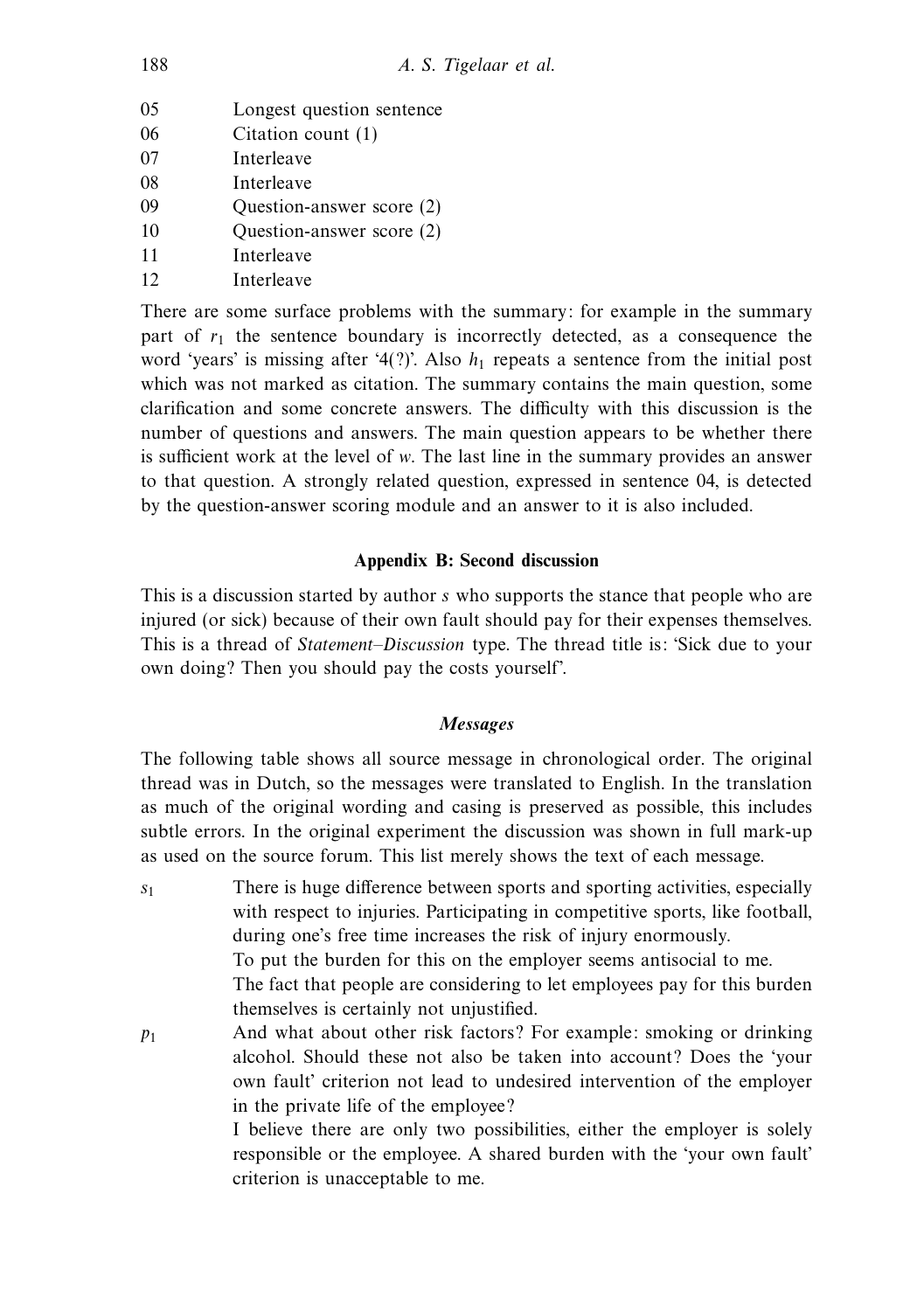*d*<sup>1</sup> [Cites message *p*1]

When there is an INDUSTRIAL accident then it naturally follows that the EMPLOYER is responsible . . . the premium for the insurance is thus to be paid by the boss!

In all other cases it seems to me that the EMPLOYEE insures himself for his (self chosen) risks and pays the premium for that.

With self-chosen I mean sports, reckless driving, etc. There is no intervention in private life here . . . every employee can be assumed to have a healthy set of brains and should thus be very well able to avoid unnecessary risks.

*p*<sup>2</sup> [Cites message *d*1]

But you realise that endless discussions will ensue. Can absence due to illness be blamed on excessive usage of alcohol or is a high workload the root cause? Too little movement is a proven risk factor, is this also the responsibility of the employee? Etc.

This type of discussion is futile, therefore the responsibility for all absence due to illness should clearly be assigned to one of the parties.

*a*<sup>1</sup> May we please decide ourselves how to live our lives? It's becoming gradually worse here in the Netherlands. In a short while everyone's way of live will be dictated by others.

> I wonder how much provision Mr. Hermes gets from insurance companies. It seems more and more like hidden advertising. nkb.

*d*<sub>2</sub> [Cites message *p*<sub>2</sub>]

I think no one objects if the 'decision' concerning the root cause of the absence is dictated by the family doctor. Binding for both parties and this would prevent the endless discussions so feared by you.

Not the fault of the employee, then a reimbursement of 30 per cent up to 100 per cent . . . unnecessary risks taken, so the employee's own fault, then be happy with a reward (for reckless behaviour) of 70 per cent.

 $h_1$  [Cites message  $p_2$ ]

This sort of response makes me want to take a drink.

 $e_1$  [Cites message  $d_2$ ]

I thought that (family) doctors have to keep their patients's information confidential . ......

## *Properties and structure*

All citations contained complete reference to the source message. Based on this and the heuristics the thread structure was inferred as shown in Figure 7. This discussion is 'deep': most messages refer to one specific post and are only referred to once. Message  $p_1$  is determined to be the most important in the discussion. All links in the citations in this thread are explicit and thus the thread structure is correctly found. Table B1 shows how the pmr values in Figure 7 were determined. See equation (1) in Section 3.2 for the pmr formula.

Table B2 shows other properties of authors and messages in the second thread. As for the first discussion these are based on the Dutch version, but most of them are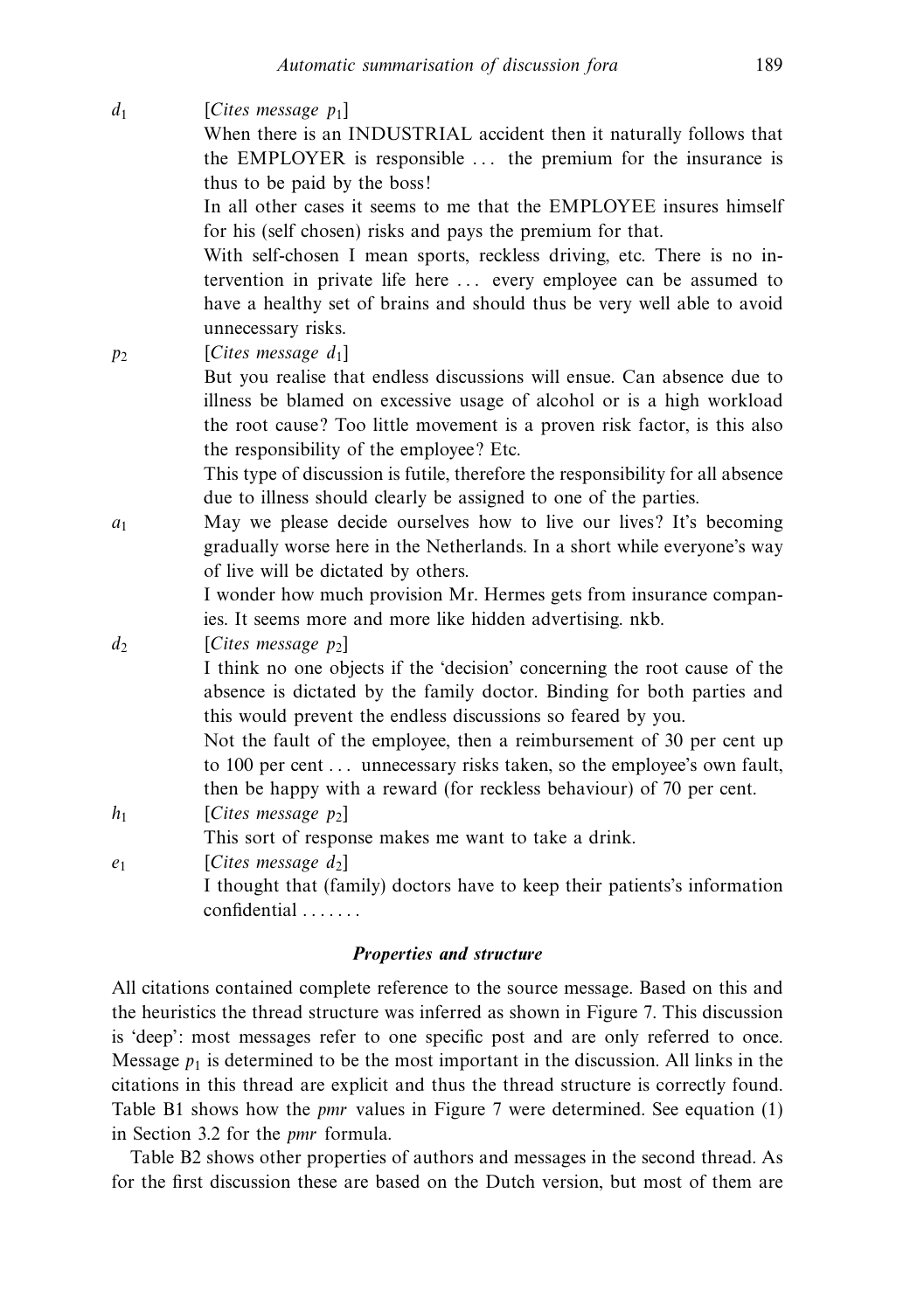Table B1. Calculation of pmr values for the second discussion. Each term in the pmr formula is shown as a column. The final column is the sum of all columns and represents the final pmr value as shown in Figure 7

| Message(s) $\#P_m$ $\#C_m$                                                                      |  |                   | $A_m$ 2 $\cdot$ $(H(m) - \frac{1}{2} \cdot HT)$                                                                                                                                                   | $\sum_{c \in C_m}$ | pmr                        |
|-------------------------------------------------------------------------------------------------|--|-------------------|---------------------------------------------------------------------------------------------------------------------------------------------------------------------------------------------------|--------------------|----------------------------|
| S <sub>1</sub><br>$p_1$<br>$a_1$<br>$a_{1}$<br>$n_{1}$<br>p <sub>2</sub><br>$d_{2}$<br>$\ell_1$ |  | $\mathbf{U}$<br>O | $2 \cdot (1-3) = -4$<br>$2 \cdot (2-3) = -2$<br>$2 \cdot (2 - 3) = -2$<br>$2 \cdot (3 - 3) = 0$<br>$2 \cdot (3 - 3) = 0$<br>$2 \cdot (4-3) = 2$<br>$2 \cdot (5 - 3) = 4$<br>$2 \cdot (6 - 3) = 6$ | 19<br>18<br>16     | 19<br>$-2 = 0$<br>18<br>16 |



Fig. 7. Second discussion thread structure.

the same for the English version except for *ptnorm*. The *pmrnorm* values are normalised values of those in the rightmost column of Table B1.

#### *Summary*

The requested summary size was ten sentences. The result of the automatic summariser is shown below: source message identifiers on the left, the chosen sentence(s) from each message on the right. Anaphoric references are shown between square parentheses.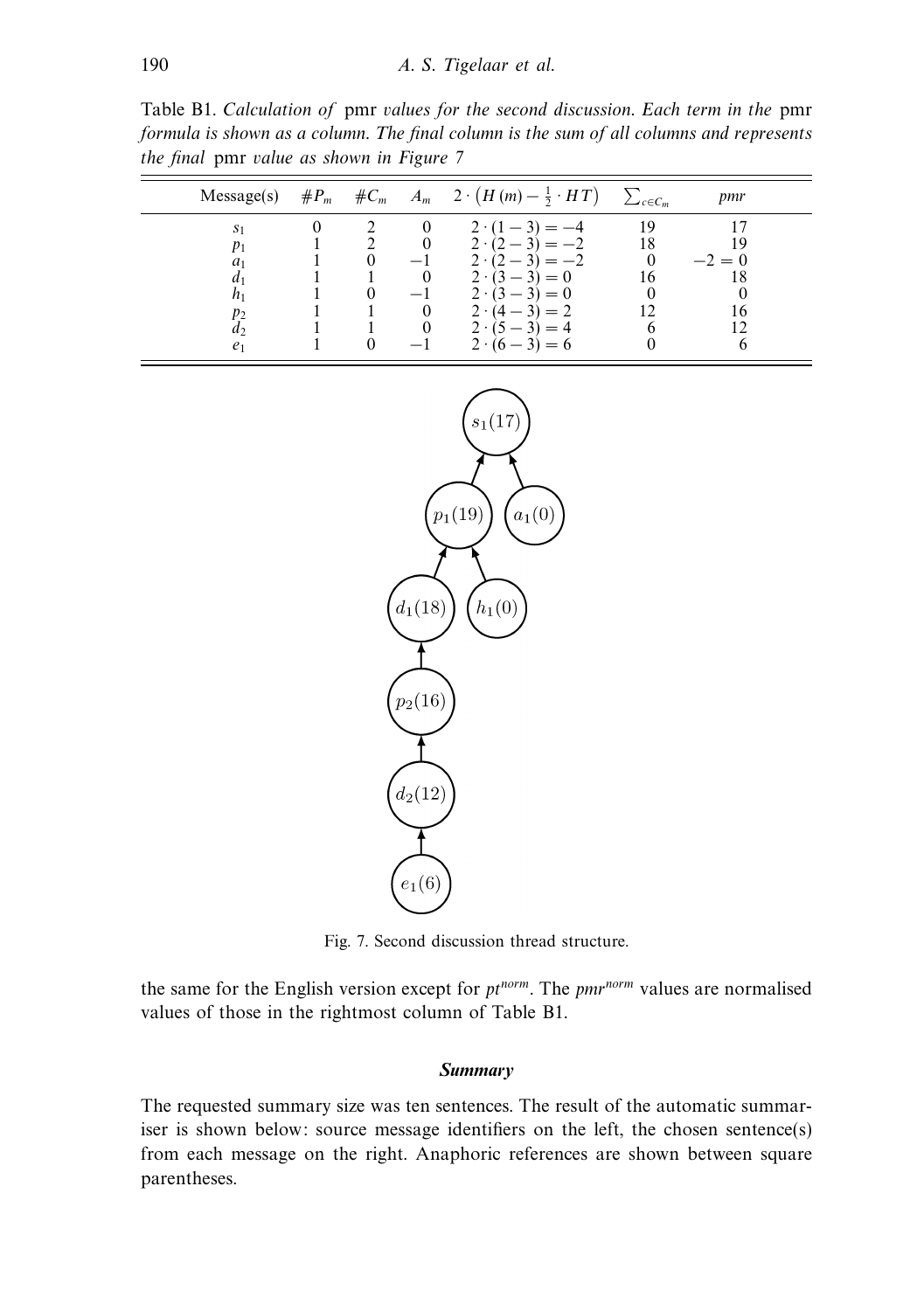Table B2. Author and message properties for the second discussion. The *pt<sup>norm</sup>* values apply to authors and sum to one. The other metrics apply to individual messages. The last two columns show the number of assigned sentences assuming a ten sentence summary. The select column shows select n sentences out of message length m as n/ m. Since the left values in this column do not add up to ten, an extra pass is made that removes sentence weight from messages. The rightmost column, labelled r, shows the final sentence count assignments. The structure of this table is the same as Table 3 in Section 5

| Author | $pt^{norm}$ | Message        | mfs  | $pmr^{norm}$ | $pt^{msgnorm}$ | weight | select | $\mathbf{r}$ |
|--------|-------------|----------------|------|--------------|----------------|--------|--------|--------------|
| S      | 0.11        | S <sub>1</sub> | 1.00 | 0.19         | 0.11           | 0.16   | 2/4    |              |
| p      | 0.27        | $p_1$          | 1.00 | 0.22         | 0.14           | 0.19   | 2/6    |              |
|        |             | $p_2$          | 0.95 | 0.18         | 0.14           | 0.16   | 274    |              |
| a      | 0.08        | $a_1$          | 0.60 | 0.00         | 0.08           | 0.03   |        | $\Omega$     |
| h      | 0.12        | $h_1$          | 0.50 | 0.00         | 0.12           | 0.04   |        | 0            |
| d      | 0.31        | a <sub>1</sub> | 0.99 | 0.20         | 0.15           | 0.18   | 2/4    |              |
|        |             | a <sub>2</sub> | 0.67 | 0.14         | 0.15           | 0.15   | 2/3    | C            |
| e      | 0.11        | e <sub>1</sub> | 1.00 | 0.07         | 0.11           | 0.08   |        | 0            |

| Title:         | Sick due to your own doing? Then you should pay the costs yourself                                           |
|----------------|--------------------------------------------------------------------------------------------------------------|
| S <sub>1</sub> | 01. There is huge difference between sports and sporting activities,<br>especially with respect to injuries. |
|                | 02. The fact that people are considering to let employees pay for this                                       |
|                | burden themselves is certainly not unjustified.                                                              |
| $p_1$          | 03. And what [this burden] about the other risk factors?                                                     |
|                | 04. A shared burden with the 'your own fault' criterion is unacceptable                                      |
|                | to me $[p]$ .                                                                                                |
| d <sub>1</sub> | 05. With self-chosen I $[d]$ mean sports, reckless driving etc.                                              |
|                | 06. There is no intervention in private life here  every employee can                                        |
|                | be assumed to have a healthy set of brains and should thus be very well                                      |
|                | able to avoid unnecessary risks.                                                                             |
| $p_2$          | 07. Can absence due to illness be blamed on excessive usage of alcohol                                       |
|                | or is a high workload the root cause?                                                                        |
|                | 08. This type of discussion is futile, therefore the responsibility for all                                  |
|                | absence due to illness should clearly be assigned to one of the parties.                                     |
| $d_2$          | 09. Binding for both parties and this [objects] would prevent the endless                                    |
|                | discussions [this type of discussion] so feared by you $[p]$ .                                               |
|                | 10. Not the fault of the employee, then a reimbursement of 30 per cent                                       |
|                | up to 100 per cent  unnecessary risks taken, so the employee's own                                           |
|                | fault, then be happy with a reward (for reckless behaviour) of 70 per<br>cent.                               |
|                | Why were these specific sentences selected? We give the heuristic which triggered                            |

Why were these specific sentences selected? We give the heuristic which triggered the selection for each sentence:

| $\Omega$ 1 | Interleave |
|------------|------------|
| 02         | Interleave |